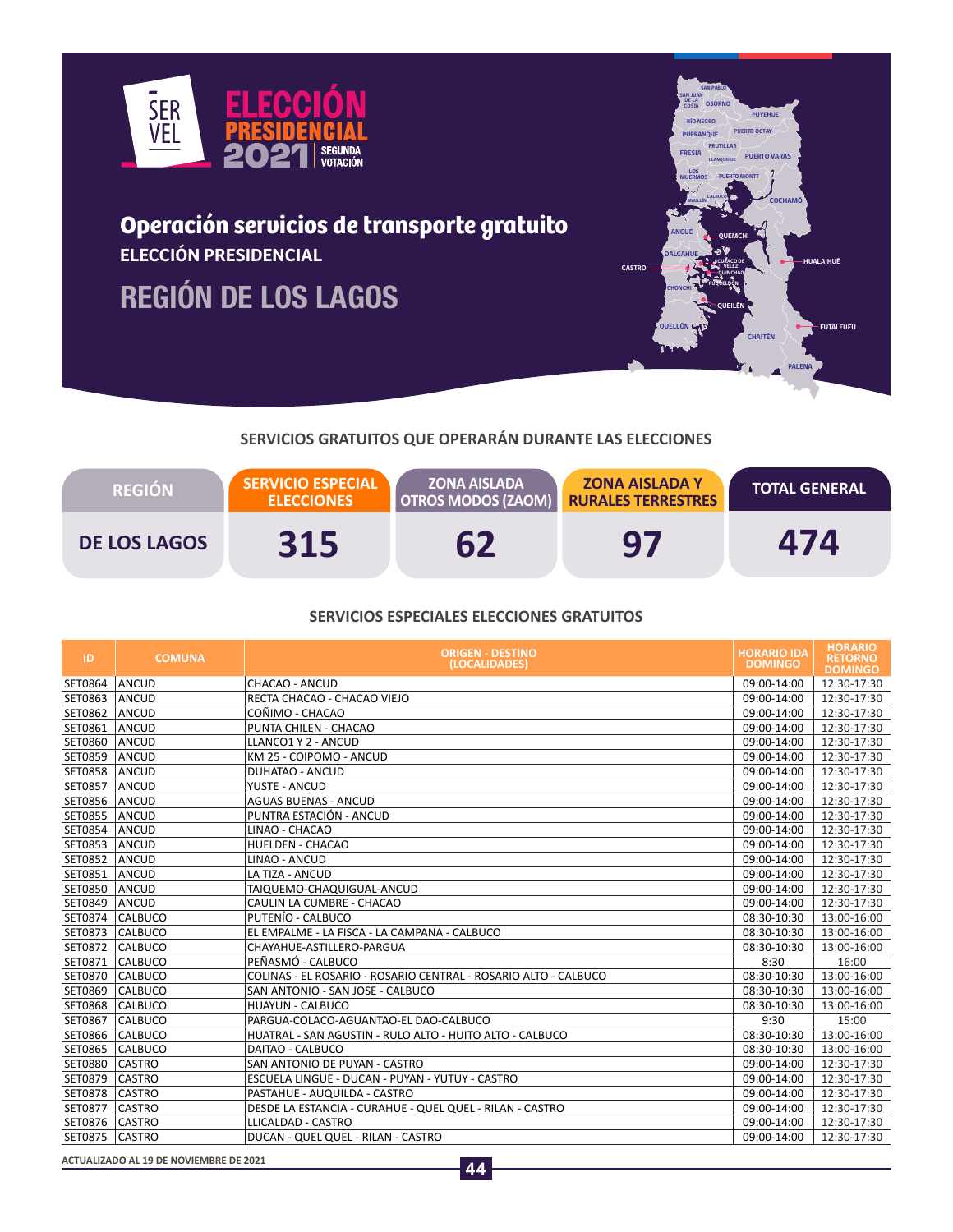

# **REGIÓN DE LOS LAGOS**

| ID.                                | <b>COMUNA</b>                      | <b>HORARIO IDA</b><br><b>ORIGEN - DESTINO</b><br>(LOCALIDADES)                                         |                            | <b>HORARIO</b><br><b>RETORNO</b><br><b>DOMINGO</b> |
|------------------------------------|------------------------------------|--------------------------------------------------------------------------------------------------------|----------------------------|----------------------------------------------------|
| SET0883                            | CHAITÉN                            | CALETA GONZALO - CHAITEN                                                                               | 9:30                       | 14:00                                              |
| SET0882 CHAITÉN                    |                                    | VILLA VANGUARDIA - VILLA STA. LUCIA - CHAITÉN                                                          | 8:30                       | 12:00                                              |
| SET0881                            | <b>CHAITÉN</b>                     | HUEQUE NORTE - AYACARA                                                                                 | 8:00-16:00                 | 12:00-18:00                                        |
|                                    | SET0904 CHONCHI                    | TEUPA CAMINO PRINCIPAL - PUNTILLA YAL - CHONCHI                                                        | 09:00-10:30                | 12:00-15:00                                        |
|                                    | SET0903 CHONCHI                    | NOTUCO ALTO-SEDE HUICHA ALTO-CHONCHI                                                                   | 09:00-10:30                | 12:00-15:00                                        |
| SET0902                            | <b>CHONCHI</b>                     | HUILLINCO-CAHUALA-CHONCHI                                                                              | 09:00-10:30                | 12:00-15:00                                        |
|                                    | SET0901 CHONCHI                    | <b>CUCAO-CHONCHI</b>                                                                                   | 09:00-10:30                | 12:00-15:00                                        |
|                                    | SET0900 CHONCHI                    | MOLULCO - NATRI BAJO - VILLA NATRI - CHONCHI                                                           | 09:00-10:30                | 12:00-15:00                                        |
|                                    | SET0899 CHONCHI                    | MIRAFLORES - TEPUHUEICO - CHONCHI                                                                      | 09:00-10:30                | 12:00-15:00                                        |
|                                    | SET0898 CHONCHI                    | PILPILEHUE - CHONCHI                                                                                   | 09:00-10:30                | 12:00-15:00                                        |
|                                    | SET0897 CHONCHI                    | PULPITO - TARAHUIN - TARA - CHONCHI                                                                    | 09:00-10:30                | 12:00-15:00                                        |
|                                    | SET0896 CHONCHI                    | ESCUELA MELLEICO - CURACO DE VILUPULLI ALTO - CHONCHI                                                  | 09:00-10:30                | 12:00-15:00                                        |
|                                    | SET0895 CHONCHI                    | CAMANCHACA - TERAO - LA COLONIA - CHONCHI                                                              | 09:00-10:30                | 12:00-15:00                                        |
|                                    | SET0894 CHONCHI                    | CAHUALA - PORTON COMUNIDAD - CHONCHI                                                                   | 09:00-10:30                | 12:00-15:00                                        |
|                                    | SET0893 CHONCHI                    | QUIAO - NOTUE - PETANES BAJO - CHONCHI                                                                 | 09:00-10:30                | 12:00-15:00                                        |
|                                    | SET0892 CHONCHI                    | QUILIPULLI - ROMAZAL - TARA - CHONCHI                                                                  | 09:00-10:30                | 12:00-15:00                                        |
|                                    | SET0891 CHONCHI                    | CRUZ DE RAUCO - TAUCO - QUINCHED - SAN JORGE - CHONCHI                                                 | 09:00-10:30                | 12:00-15:00                                        |
|                                    | SET0890 CHONCHI                    | CRUCE INTERIOR NALHUITAD - ALCALDEO DE RAUCO - CANAN - CHONCHI                                         | 09:00-10:30                | 12:00-15:00                                        |
|                                    | SET0889 CHONCHI                    | NALHUITAD - CHONCHI<br>TARA - PINDACO INTERIOR - CHONCHI                                               | 09:00-10:30                | 12:00-15:00                                        |
|                                    | SET0888 CHONCHI<br>SET0887 CHONCHI | PINDACO - QUITRIPULLI - CHONCHI                                                                        | 09:00-10:30<br>09:00-11:30 | 12:00-15:00                                        |
|                                    | SET0886 CHONCHI                    | POSTA PETANES BAJO - LOS PETALES ALTO - DICHAM - CHONCHI                                               | 08:00-10:30                | 11:00-12:30<br>10:00-12:00                         |
|                                    | SET0885 CHONCHI                    | PUENTE SAN BRUNO - ALCALDEO DE RAUCO - CHONCHI                                                         | 09:00-11:15                | 11:00-13:00                                        |
|                                    | SET0884 CHONCHI                    | CURACO DE VILUPULLI BAJO - CHONCHI                                                                     | 08:00-10:30                | 10:00-12:00                                        |
|                                    | SET1206 COCHAMÓ                    | RÍO PUELO-COCHAMÓ                                                                                      | 10:30                      | 13:00                                              |
|                                    | SET1205 COCHAMÓ                    | CASCAJAL-PUELO                                                                                         | 10:30                      | 13:00                                              |
|                                    | SET1204 COCHAMÓ                    | PUNTA MALDONADO-PASARELA VALLE EL FRÍO-EL MANSO-LLANADA GRANDE                                         | 10:00                      | 13:00                                              |
|                                    | SET0910 COCHAMÓ                    | RAMPA-ESCUELA RIO PUELO-PUELO                                                                          | 08:30-14:00                | 12:30-17:30                                        |
| SET0909                            | <b>COCHAMÓ</b>                     | CANUTILLAR - POCOIHUEN - COCHAMÓ                                                                       | 10:00                      | 13:00                                              |
|                                    | SET0908 COCHAMÓ                    | EL CANELO - RÍO PUELO                                                                                  | 7:00                       | 16:00                                              |
| SET0907                            | <b>COCHAMÓ</b>                     | PAMPA CHACON - LLANADA GRANDE                                                                          | 10:30                      | 14:00                                              |
| SET0906                            | <b>COCHAMÓ</b>                     | RÍO PUELO - LAS GUALAS                                                                                 | 9:00                       | 12:00                                              |
|                                    | SET0905 COCHAMÓ                    | PUERTO URRUTIA - LLANADA GRANDE                                                                        | 11:00                      | 13:00                                              |
|                                    | SET0913 CURACO DE VÉLEZ            | PALQUIESTERO - PALQUI - LOS PALQUIS - TOLQUIEN - CURACO DE VÉLEZ                                       | 09:00-13:00                | 10:30-17:00                                        |
|                                    | SET0912 CURACO DE VÉLEZ            | HUYAR BAJO - HUYAR ALTO - DIAÑ PLAYA - CARRETERA - CURACO DE VÉLEZ                                     | 09:00-13:00                | 10:30-17:00                                        |
| SET0911                            | CURACO DE VÉLEZ                    | HUYAR ALTO - CARRETERA - CURACO DE VÉLEZ                                                               | 09:00-13:00                | 10:30-17:00                                        |
|                                    | SET0923   DALCAHUE                 | SAN PEDRO - DALCAHUE                                                                                   | 09:00-13:30                | 11:30-17:00                                        |
|                                    | SET0922 DALCAHUE                   | CRUCE CALEN A DALCAHUE                                                                                 | 09:00-13:30                | 11:30-17:00                                        |
| SET0921                            | DALCAHUE                           | EL PRADO RUTA 5 A DALCAHUE                                                                             | 09:00-13:30                | 11:30-17:00                                        |
| SET0920                            | DALCAHUE                           | CRUCE CODEGUAL A DALCAHUE                                                                              | 09:00-13:30                | 11:30-17:00                                        |
|                                    | SET0919   DALCAHUE                 | PUCHAURAN A DALCAHUE                                                                                   | 09:00-13:30                | 11:30-17:00                                        |
|                                    | SET0918   DALCAHUE                 | CHOVI SAN JUAN A DALCAHUE                                                                              | 09:00-13:30                | 11:30-17:00                                        |
|                                    | SET0917   DALCAHUE                 | DALLICO-QUETALCO-DALCAHUE                                                                              | 09:00-13:30                | 11:30-17:00                                        |
|                                    | SET0916 DALCAHUE                   | PIRUQUINA-PUNAHUEL-DALCAHUE                                                                            | 09:00-13:30                | 11:30-17:30                                        |
|                                    | SET0915   DALCAHUE                 | <b>CRUCE CALEN A TENAUN</b>                                                                            | 09:00-13:30                | 11:30-17:00                                        |
|                                    | SET0914 DALCAHUE                   | MOCOPULLI A DALCAHUE                                                                                   | 09:00-13:30                | 11:30-17:00                                        |
| SET1176   FRESIA                   |                                    | LLICO BAJO- FRESIA                                                                                     | 9:00                       | 15:00                                              |
| SET1175   FRESIA<br>SET1174 FRESIA |                                    | EL MIRADOR-ESCUELA HUEMPELEO-TEGUALDA- FRESIA<br>EL REPIL-CAUCAU-ESPERANZA-EL PARÍO-EL JARDÍN – FRESIA | 8:00<br>9:00               | 12:00                                              |
| SET0940   FRESIA                   |                                    | LOS CAÑONES-RIO BLANCO-FRESIA                                                                          | 9:00                       | 13:00<br>12:00                                     |
| SET0937   FRESIA                   |                                    | LAS CRUCES - EL PATO - FRESIA                                                                          | 8:00                       | 15:00                                              |
| SET0935   FRESIA                   |                                    | PEUCHEN - FRESIA                                                                                       | 9:00                       | 12:00                                              |
| SET0933   FRESIA                   |                                    | PICHI MAULE - TEGUALDA                                                                                 | 9:00                       | 12:00                                              |
| SET0932 FRESIA                     |                                    | TROMPETILLA - FRESIA                                                                                   | 8:25                       | 13:00                                              |
| SET0931   FRESIA                   |                                    | RINCONADA - FRESIA                                                                                     | 9:00                       | 13:00                                              |
| SET0930   FRESIA                   |                                    | EL MAÑIO - LAS CRUCES - LAS CUYAS - FRESIA                                                             | 7:30                       | 12:30                                              |
| SET0929   FRESIA                   |                                    | LINEA SIN NOMBRE - FRESIA                                                                              | 10:15                      | 12:00                                              |
| SET0927   FRESIA                   |                                    | AMANCAYES - PICHI PARGA - FRESIA                                                                       | 11:00                      | 13:15                                              |
| SET0924 FRESIA                     |                                    | EL PANTANAL-POLIZONES-LAS CARPAS-LA ISLA-FRESIA                                                        | 9:00                       | 11:30                                              |
|                                    | SET0946   FRUTILLAR                | PUNTA LARGA-QUEBRADA HONDA-FRUTILLAR                                                                   | 9:00                       | 14:30                                              |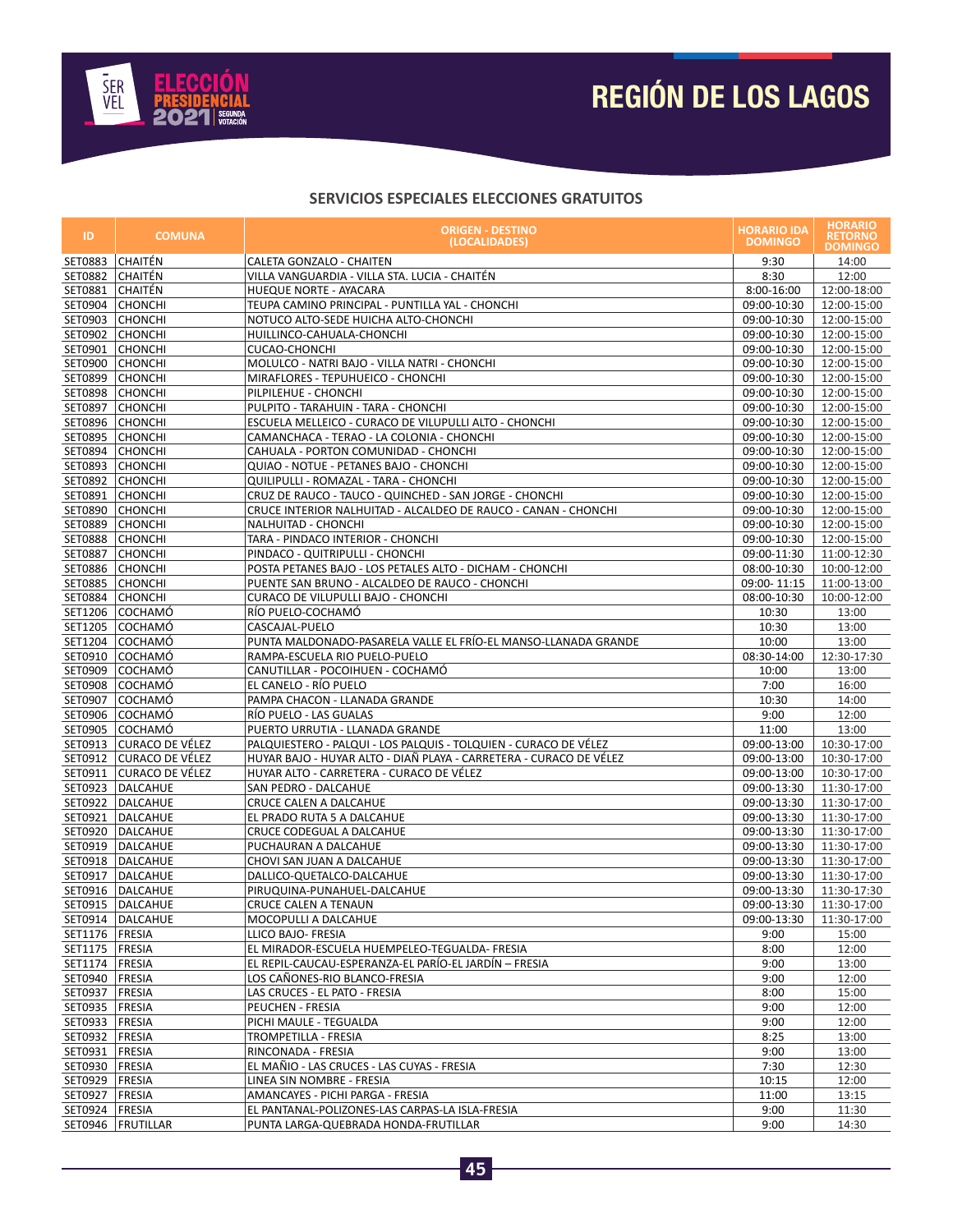

# **REGIÓN DE LOS LAGOS**

| ID.                | <b>COMUNA</b>              | <b>ORIGEN - DESTINO</b><br>(LOCALIDADES)                                                                           |                       | <b>HORARIO</b><br><b>RETORNO</b><br><b>DOMINGO</b> |
|--------------------|----------------------------|--------------------------------------------------------------------------------------------------------------------|-----------------------|----------------------------------------------------|
| SET0945            | <b>FRUTILLAR</b>           | MACAL-CENTINELA-LA HUACHA-FRUTILLAR                                                                                | 9:00                  | 14:30                                              |
|                    | SET0944   FRUTILLAR        | LAS JUNTAS-BALMACEDA-PARAGUAY-FRUTILLAR                                                                            | 9:00                  | 14:30                                              |
|                    | SET0943   FRUTILLAR        | LOS RADALES - CANCHA RAYADA - LOMA DE LA PIEDRA - FRUTILLAR                                                        | 9:00                  | 14:30                                              |
|                    | SET0942   FRUTILLAR        | QUILANTO - LOS BAJOS - PLAYA MAQUI - FRUTILLAR                                                                     | 9:00                  | 14:30                                              |
| SET0941            | FRUTILLAR                  | COLONIA SAN MARTIN - COPIHUE - CASMA - FRUTILLAR                                                                   | 9:00                  | 14:30                                              |
|                    | SET0955   FUTALEUFÚ        | ARROYO BELLA VISTA - FUTALEUFU                                                                                     | 10:30                 | 14:30                                              |
|                    | SET0954   FUTALEUFÚ        | RIO AZUL - FUTALEUFÚ                                                                                               | 8:30                  | 11:30                                              |
| SET0953            | FUTALEUFÚ                  | SECTOR NOROESTE - FUTALEUFU                                                                                        | 9:20                  | 12:30                                              |
|                    | SET0952 FUTALEUFÚ          | RIO CHICO - FUTALEUFÚ                                                                                              | 10:00                 | 13:00                                              |
|                    | SET0949 FUTALEUFÚ          | EL LÍMITE - FUTALEUFÚ                                                                                              | 9:00                  | 12:00                                              |
|                    | SET0948   FUTALEUFÚ        | LAGUNA LA PAZ - FUTALEUFÚ                                                                                          | 9:30                  | 11:00                                              |
|                    | SET0947 FUTALEUFÚ          | LAS ESCALAS - FUTALEUFÚ                                                                                            | 9:00                  | 12:00                                              |
| SET0961            | HUALAIHUÉ                  | CHAUCHIL - ROLECHA/QUILDACO BAJO-ROLECHA                                                                           | 9:30                  | 13:30                                              |
|                    | SET0960 HUALAIHUÉ          | CHAUCHIL - HUALAIHUÉ PUERTO                                                                                        | 9:00                  | 12:30                                              |
|                    | SET0959 HUALAIHUÉ          | CONTAO COSTA - HORNOPIREN                                                                                          | 8:45                  | 14:30                                              |
|                    | SET0958 HUALAIHUÉ          | EL CISNE - QUILDACO ALTO - CONTAO                                                                                  | 8:00                  | 16:00                                              |
| SET0957            | HUALAIHUÉ                  | EL CISNE - EL VARAL - HUALAIHUÉ PUERTO                                                                             | 9:00                  | 12:00                                              |
| SET0956            | HUALAIHUÉ                  | PUNTILLA QUILLÓN - EL MANZANO - HUALAIHUE PUERTO                                                                   | 8:00                  | 14:00                                              |
|                    | SET0965  LLANQUIHUE        | COLEGUAL - SAN JUAN - MACAL - COLEGUAL GRANDE - COLEGUAL CHICO - LLANQUIHUE                                        | 8:30                  | 14:00                                              |
| SET0964            | <b>LLANQUIHUE</b>          | PELLINES - LLANQUIHUE                                                                                              | 08:00-10:30-<br>12:00 | 09:45-11:45-<br>14:00                              |
| SET0963            | <b>LLANQUIHUE</b>          | LINEA SOLAR - LONCOTORO - LLANQUIHUE                                                                               | 09:00-10:30           | 13:00-15:00                                        |
|                    | SET0962   LLANQUIHUE       | COLONIA LOS INDIOS - LONCOTORO - LLANQUIHUE                                                                        | 09:00-10:30           | 13:00-15:00                                        |
|                    | SET1203   LOS MUERMOS      | PARAGUAY CHICO-LOS MUERMOS                                                                                         | 10:00                 | 14:00                                              |
|                    | SET1202   LOS MUERMOS      | EL PESCADO-LOS MUERMOS                                                                                             | 10:00                 | 14:00                                              |
|                    | SET0979   LOS MUERMOS      | YERBAS BUENAS-TRAIGUEN-LOS MUERMOS( DESDE CASA DE JUAN GARCÍA)                                                     | 10:00                 | 14:00                                              |
|                    | SET0978   LOS MUERMOS      | RINCON ANIMA - LOS MUERMOS                                                                                         | 10:00                 | 14:00                                              |
| SET0977            | LOS MUERMOS                | TAMBOR ALTO (DESDE POZO NANIG POR TAMBOR ALTO-TAMBOR BAJO) - LOS MUERMOS                                           | 10:00                 | 14:00                                              |
| SET0976            | LOS MUERMOS                | EL MELI - CANCHA HURACAN - LOS MUERMOS                                                                             | 10:00                 | 14:00                                              |
|                    | SET0975   LOS MUERMOS      | EL LAUREL - RIO FRIO - CAÑITAS                                                                                     | 10:00                 | 14:00                                              |
|                    | SET0974   LOS MUERMOS      | ESCUELA SAN CARLOS - LOS MUERMOS                                                                                   | 10:00                 | 14:00                                              |
|                    | SET0973   LOS MUERMOS      | MIRAMAR BAJO - LOS MUERMOS (DESDE ESCUELA MIRAMAR A LOS MUERMOS),                                                  | 10:00                 | 14:00                                              |
| SET0972<br>SET0971 | LOS MUERMOS<br>LOS MUERMOS | HUA - HUAR - LA PAMPINA - LOS MUERMOS                                                                              | 10:00<br>10:00        | 14:00<br>14:00                                     |
| SET0970            | LOS MUERMOS                | QUILLAHUA - LOS MUERMOS<br>CORDILLERA VIEJA - LOS MUERMOS (DESDE CRUCE VILLEGAS, POR LOS PIQUES HASTA LOS MUERMOS) |                       | 14:00                                              |
| SET0969            | LOS MUERMOS                | PIEDRA BLANCA - CUMBRE ALTA - LOS MUERMOS,                                                                         | 10:00<br>11:00        | 15:30                                              |
|                    | SET0968   LOS MUERMOS      | PALIHUE - MAÑIO BAJO - MAÑIO CULULIL - LOS MUERMOS                                                                 | 10:00                 | 14:00                                              |
| SET0967            | LOS MUERMOS                | LA ESPERANZA - LOS PIQUES - LOS MUERMOS                                                                            | 10:00                 | 14:00                                              |
|                    | SET0966   LOS MUERMOS      | OSTIONES VELASQUEZ - CANELOS - LOS MUERMOS                                                                         | 10:00                 | 14:00                                              |
| SET0996   MAULLÍN  |                            | PASAJE AMORTAJADO - MAULLIN                                                                                        | 11:00                 | 16:00                                              |
| SET0995 MAULLÍN    |                            | PUERTO GODOY - PLAYA HUAPACHE - QUENUIR                                                                            | 10:00                 | 14:00                                              |
| SET0994 MAULLÍN    |                            | EL EMPALME - HUAYUN - TRES CUMBRES - MAULLIN                                                                       | 8:00                  | 13:00                                              |
| SET0993   MAULLÍN  |                            | LOS LOROS - MAULLIN                                                                                                | 11:00                 | 16:00                                              |
| SET0992   MAULLÍN  |                            | ALGODONAL 2 OLMOPULLI ESC. LOS ARCES - MAULLIN                                                                     | 10:00                 | 15:00                                              |
| SET0991   MAULLÍN  |                            | TRES CUMBRES - MAULLIN                                                                                             | 8:00                  | 13:00                                              |
| SET0990 MAULLÍN    |                            | EL JARDIN, LOS LINGUES, RETEN OLMOPULLI - MAULLIN                                                                  | 8:00                  | 12:00                                              |
| SET0989   MAULLÍN  |                            | CUMBRE DEL BARRO PEÑOL - MAULLIN                                                                                   | 10:00                 | 15:00                                              |
| SET0988   MAULLÍN  |                            | CUMBRE DEL BARRO, LOLCURA, COYAM - LA PASADA                                                                       | 8:00                  | 12:00                                              |
| SET0987            | MAULLÍN                    | EL LLOLLE, MISQUIHUE, ALGODONAL, MAULLIN                                                                           | 8:00                  | 12:00                                              |
| SET0986   MAULLÍN  |                            | LOS COPIHUES - MAULLIN                                                                                             | 8:00                  | 12:00                                              |
| SET0985   MAULLÍN  |                            | LA POZA - PUENTE MANCILLA - QUENUIR                                                                                | 9:00                  | 13:00                                              |
|                    | SET0984   MAULLÍN          | CUMBRE LA BOLA - LA PASADA - MAULLIN                                                                               | 10:00                 | 15:00                                              |
|                    | SET0983   MAULLÍN          | PUELPUN - LOS ARCOS - MAULLIN                                                                                      | 8:00                  | 12:00                                              |
| SET0982            | MAULLÍN                    | MISQUIHUÉ - MAULLIN                                                                                                | 10:00                 | 15:00                                              |
| SET0981            | MAULLÍN                    | LOS LINGUES - MAULLIN                                                                                              | 8:00                  | 12:00                                              |
|                    | SET0980   MAULLÍN          | ENTRE RIOS - EL PEÑOL - MAULLIN                                                                                    | 8:00                  | 12:00                                              |
| SET1007            | <b>OSORNO</b>              | TRINQUICAHUIN-LUMACO-TROCOMO-PUCOIHUE-OSORNO                                                                       | 8:00                  | 13:00                                              |
| SET1006 OSORNO     |                            | CANCHA LARGA-PULOYO BAJO-CUQUIMO-FORRAHUE-HUILLINCO-RUTA U40-OSORNO                                                | 14:00                 | 17:00                                              |
| SET1005            | <b>OSORNO</b>              | JUNQUILLAR-AGUA BUENA-LA FLORIDA-LAS LUMAS-LOS MELÍES-LA RUEDA-OSORNO                                              | 8:00                  | 13:00                                              |
| SET1004            | <b>OSORNO</b>              | CENTRAL PICHIDAMAS-PICHIDAMAS-OSORNO                                                                               | 12:30                 | 15:00                                              |
| SET1003            | <b>OSORNO</b>              | FORRAHUE BAJO - OSORNO (DESDE SEDE FORRAHUE, HUILLINCO RUTA U 40, A OSORNO)                                        | 10:00                 | 14:00                                              |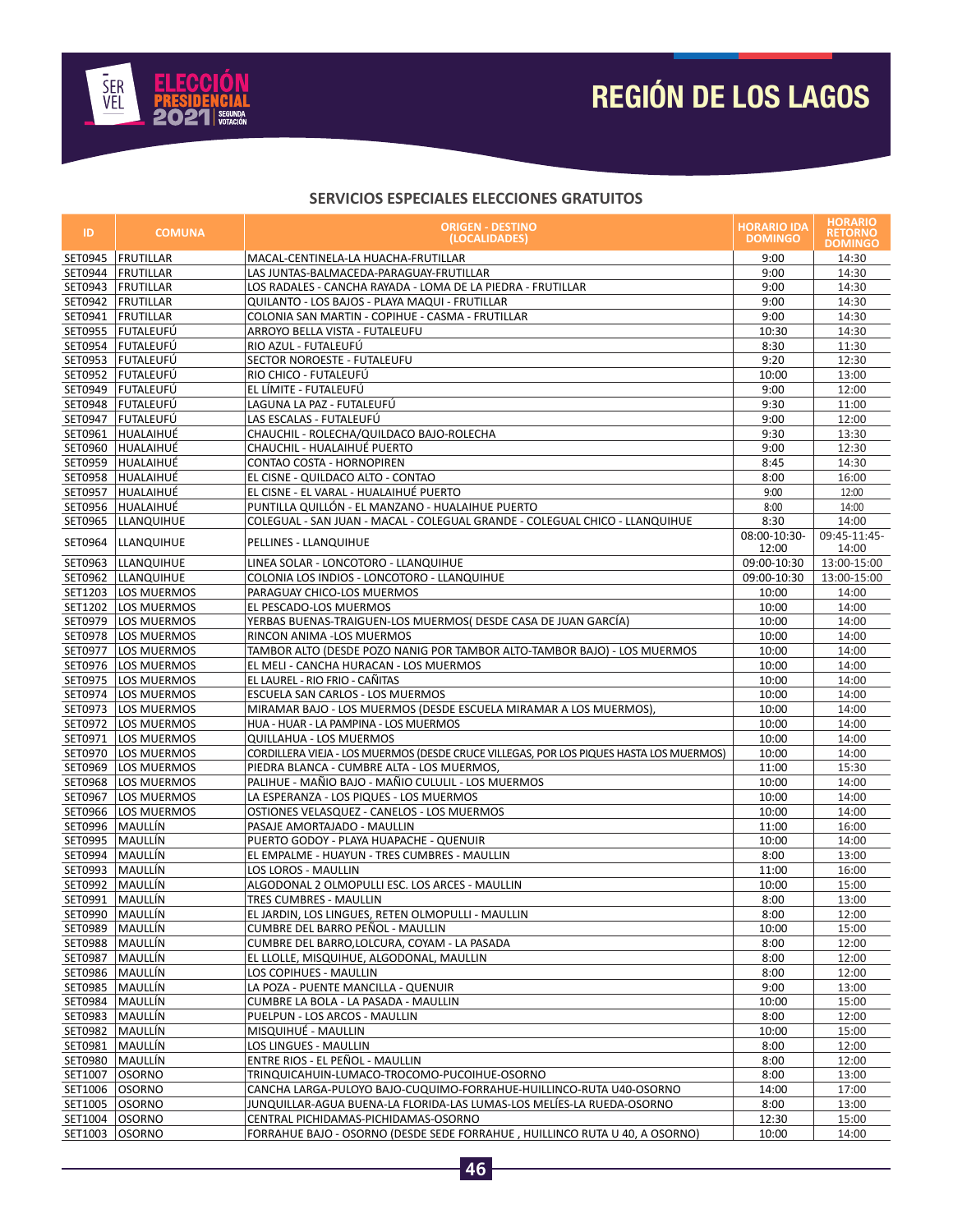

# **REGIÓN DE LOS LAGOS**

| ID.              | <b>COMUNA</b>          | <b>ORIGEN - DESTINO</b><br>(LOCALIDADES)                                                                                                                         |               | <b>HORARIO</b><br><b>RETORNO</b><br><b>DOMINGO</b> |
|------------------|------------------------|------------------------------------------------------------------------------------------------------------------------------------------------------------------|---------------|----------------------------------------------------|
| SET1002   OSORNO |                        | PUÑADI-PELLECO-MUNPULMO-PELLECO MUNPULMO-POLLOICO - POLLOICO 1 Y 2-RUTA 215-OSORNO                                                                               | 9:30-10:00    | 12:00 - 12:00                                      |
| SET1001 OSORNO   |                        | FORRAHUE ALTO - PICHILCURA - OSORNO (DESDE CEMENTERIO, PICHUILCURA) - OSORNO                                                                                     | 10:00         | 13:00                                              |
| SET1000 OSORNO   |                        | TACAMÓ - LAS CARRETAS - OSORNO                                                                                                                                   | 8:00          | 14:00                                              |
| SET0999          | OSORNO                 | QUEMAS BAJAS - QUEMAS ALTAS - OSORNO (SEDE QUEMAS BAJAS, QUEMAS CENTRO SEDE, EX<br>ESCUELA, CAMINO LAS QUEMAS ALTAS, OSORNO CENTRO LICEO CARMELA)                | 9:30          | 15:30                                              |
| SET0998   OSORNO |                        | RUPANQUITO - OSORNO - CANCURA                                                                                                                                    | 8:30          | 12:30                                              |
| SET0997   OSORNO |                        | CANCURA - PICHIL - OSORNO                                                                                                                                        | 10:00         | 14:00                                              |
| SET1009          | PALENA                 | PUERTO PIEDRA - PUERTO RAMIREZ - PALENA                                                                                                                          | 09:30-12:30   | 11:00-15:30                                        |
| SET1008 PALENA   |                        | EL TIGRE - PALENA                                                                                                                                                | 11:00-14:30   | 12:00-15:30                                        |
| SET1016          | <b>PUERTO MONTT</b>    | CHAQUEIHUA - PULLENCHO-PUERTO MONTT                                                                                                                              | 8:30          | 14:00                                              |
| SET1015          | <b>PUERTO MONTT</b>    | COLONIA ALERCE - PUERTO MONTT                                                                                                                                    | 08:30-10:30   | 13:00-15:00                                        |
|                  | SET1014 PUERTO MONTT   | LAGO CHAPO - CORRENTOSO - PUERTO MONTT                                                                                                                           | 8:30          | 14:30                                              |
|                  | SET1013   PUERTO MONTT | CALETA GUTIERREZ - PUERTO MONTT                                                                                                                                  | 08:00-10:30   | 13:00-16:00                                        |
|                  | SET1012   PUERTO MONTT | LA VARA SENDA CENTRAL - PUERTO MONTT                                                                                                                             | 08:30-10:30   | 13:00-16:00                                        |
| SET1011          | <b>PUERTO MONTT</b>    | COLONIA LAS MARCAS - LAS MELLIZAS - PUERTO MONTT                                                                                                                 | 08:30-10:30   | 13:00-16:00                                        |
|                  | SET1010   PUERTO MONTT | COLONIA LA POZA - PUERTO MONTT                                                                                                                                   | 07:00-10:30   | 16:00-18:00                                        |
| SET1029          | <b>PUERTO OCTAY</b>    | EL PONCHO-PUERTO OCTAY (CONEXIÓN BARCAZA GAVIOTA)                                                                                                                | 9:10          | 13:00                                              |
| SET1028          | <b>PUERTO OCTAY</b>    | CRUCE LA MONA-AGUAS BUENAS-RÍO BLANCO-CRUCE CHAPUCO-LA PICADA-LAS CASCADAS                                                                                       | 11:00         | 15:00                                              |
|                  |                        | CANCURA-CRUCE EL ESCUDO-CRUCE RUPANCO-CRUCE DEL CALLEJÓN DEL INCA(POR CARRETERA)-                                                                                |               |                                                    |
| SET1027          | <b>PUERTO OCTAY</b>    | NOCHACO-PUERTO OCTAY                                                                                                                                             | 10:00         | 15:00                                              |
| SET1026          | <b>PUERTO OCTAY</b>    | ADM. RUPANCO - PUERTO OCTAY                                                                                                                                      | 10:00         | 12:00                                              |
| SET1025          | <b>PUERTO OCTAY</b>    | CHACAY - PELLINADA -PICHI RÍO NEGRO - PAMPAS GRANDES - PUERTO OCTAY (SALE DE PUERTO MANCILLA)                                                                    | 9:00          | 12:00                                              |
|                  | SET1024   PUERTO OCTAY | RÍO BONITO (SALE DEL PUENTE) - PIEDRAS NEGRAS - LAGUNA BONITA - LAS NIEVES - PUERTO OCTAY                                                                        | 9:00          | 12:00                                              |
| SET1023          | <b>PUERTO OCTAY</b>    | EL CABRITO ( SALE DESDE EL CRUCE) - ISLOTE - .MACAL - PUERTO OCTAY                                                                                               | 9:30          | 13:00                                              |
| SET1021          | <b>PUERTO OCTAY</b>    | LAS CASCADAS (SALE DESDE EL RETEN) - MEDIA LUNA - PUERTO FONK - PLAYA MAITÉN - PUERTO OCTAY                                                                      | 10:00         | 13:00                                              |
| SET1020          | <b>PUERTO OCTAY</b>    | LA PICADA - CHAPUCO - COIHUECO - AGUAS BUENAS - PUERTO OCTAY                                                                                                     | 9:00          | 13:00                                              |
|                  | SET1019 PUERTO OCTAY   | CHAPUCO - COIHUECO - AGUAS BUENAS - PUERTO OCTAY                                                                                                                 | 9:00          | 13:00                                              |
|                  | SET1018   PUERTO OCTAY | SAN RAMÓN - ESC. ADMINISTACIÓN - EL INCA- PUERTO OCTAY                                                                                                           | 9:00          | 13:30                                              |
| SET1017          | <b>PUERTO OCTAY</b>    | LAS JUNTAS - ADMINISTRACIÓN - PUERTO OCTAY (SALE DE DONDE LOS COSME)                                                                                             | 9:30          | 13:30                                              |
|                  | SET1038   PUERTO VARAS | CALETA ROLLIZO - PTO VARAS                                                                                                                                       | 9:00          | 15:00                                              |
| SET1037          | <b>PUERTO VARAS</b>    | CAYETUE - RALUN EL ESTE - ENSENADA - PUERTO VARAS                                                                                                                | 8:30          | 15:00                                              |
|                  | SET1036   PUERTO VARAS | COLONIA RÍO SUR - PUERTO VARAS                                                                                                                                   | 08:30-11:00   | 13:30-16.00                                        |
|                  | SET1035   PUERTO VARAS | RÍO SUR - PUERTO VARAS                                                                                                                                           | 08:30-10:30   | 12:30-16:30                                        |
|                  | SET1034   PUERTO VARAS | RÍO CHICO ALTO - LA POZA - COLONIA 3 PUENTES - PUERTO VARAS                                                                                                      | 08:00-10:30   | 13:00-15:00                                        |
|                  | SET1033   PUERTO VARAS | STA. MARIA - STA BARBARA - LA PALOMA - NVA. BRAUNAU - PUERTO VARAS                                                                                               | 08:00-10:30   | 13:00-16:00                                        |
|                  | SET1032   PUERTO VARAS | 4 DE SEPTIEMBRE - RÍO PESCADO - PUERTO VARAS                                                                                                                     | 08:00-10:30   | 13:00-15:00                                        |
|                  | SET1031   PUERTO VARAS | CALABOZO - LINEA ERRAZURIZ - NVA. BRAUNAU - PUERTO VARAS                                                                                                         | 08:00-10:30   | 13:30-16:30                                        |
|                  | SET1030   PUERTO VARAS | FUNDO LOS VARGAS - NVA. BRAUNAU - PUERTO VARAS                                                                                                                   | 08:00-10:30   | 13:00-15:00                                        |
|                  | SET1043 PUQUELDÓN      | PUCHILCO - PUQUELDON                                                                                                                                             | 10:00         | 14:00                                              |
|                  | SET1042   PUQUELDÓN    | LIUCURA A PUQUELDON                                                                                                                                              | 10:00         | 14:00                                              |
|                  | SET1041   PUQUELDÓN    | ALDACHILDO - PUQUELDON                                                                                                                                           | 10:00         | 14:00                                              |
|                  | SET1040 PUQUELDÓN      | <b>DETIF A PUQUELDON</b>                                                                                                                                         | 09:00-12:45   | 12:00-16:00                                        |
|                  | SET1039 PUQUELDÓN      | LINCAY - PUQUELDON                                                                                                                                               | 9:00          | 14:00                                              |
| SET1056          | PURRANQUE              | CRUCE LEFIN (CONEXIÓN CON BUS DE COSTA RIO BLANCO, COMUNA DE RIO NEGRO PARA<br>TRASBORDO HACIA PURRANQUE) -ESCUELA RÍO BLANCO-CRUCERO VIEJO - CRUCERO-PURRANQUE. | 9:30          | 13:00                                              |
|                  | SET1055  PURRANQUE     | PURRANQUE- CRUCERO- CRUCE POZA BLANCA-CRUCE LOS TENÍOS-CRUCE COLONIA SAGAL-<br>CRUCE EL GUALATO-COLEGUAL-LOS RISCOS-LA POZA-HUEYUSCA                             | 11:00         | 13:00                                              |
|                  | SET1054   PURRANQUE    | SEDE MANQUEMAPU-CRUCE HERRERA-LOS PABILOS-CAMARONES-RÍO DE LA PLATA-HUEYUSCA                                                                                     | 8:00          | 14:00                                              |
|                  | SET1053  PURRANQUE     | COLLIHUINCO-LA NARANJA-LA POZA-HUEYUSCA                                                                                                                          | 9:00          | 12:00                                              |
|                  | SET1052   PURRANQUE    | LOS RISCOS-COLIGUAL-CRUCERO-LOS ANGELES-PURRANQUE                                                                                                                | 10:00         | 13:00                                              |
|                  | SET1051   PURRANQUE    | CORTE ALTO-LAS JUNTAS-CONCORDIA-ESCUELA MAIPUE-CRUCERO NUEVO-CRUCERO                                                                                             | 10:00         | 12:00                                              |
|                  | SET1050 PURRANQUE      | HUEYUSCA-COLEGUAL-CRUCERO-PURRANQUE (SALE DESDE CRUCE LOS CAJONES)PURRANQUE                                                                                      | 9:30          | 12:30                                              |
|                  | SET1049   PURRANQUE    | CUATRO VIENTOS - CORTE ALTO - PURRANQUE CRUCE)                                                                                                                   | 9:00          | 12:00                                              |
|                  | SET1048   PURRANQUE    | RINCÓN CHILENO (SALE DE CONCORDIA) - PALOMAR - ANIMA LA PAMPA - PURRANQUE<br>RETORNO CON SALIDA (ESTACIÓN FFRR)                                                  |               | 13:00                                              |
|                  | SET1047   PURRANQUE    | CRUCE HERRERA - SAN PEDRO - MANQUEMAPU - HUEYUSCA - CRUCERO - PURRANQUE                                                                                          |               | 14:00                                              |
|                  | SET1046   PURRANQUE    | LOS ANGELES - PURRANQUE                                                                                                                                          | 9:00<br>10:00 | 13:00                                              |
|                  | SET1045   PURRANQUE    | LA POZA - COLEGUAL - CRUCERO - PURRANQUE                                                                                                                         | 9:00          | 13:00                                              |
|                  | SET1044   PURRANQUE    | COLONIA PONCE (SALE DE LA VILLA) - PURRANQUE                                                                                                                     | 9:00          | 12:00                                              |
|                  | SET1070   PUYEHUE      | PESCADERO -ÑILQUE - FUTAQUIN - RUTA 215- ENTRE LAGOS (SALE DEL PUENTE PESCADOR)                                                                                  | 10:00         | 15:00                                              |
| SET1069          | <b>PUYEHUE</b>         | SANTA ELVIRA PULELFU - - EL ENCANTO - ENTRE LAGOS                                                                                                                | 10:00         | 15:00                                              |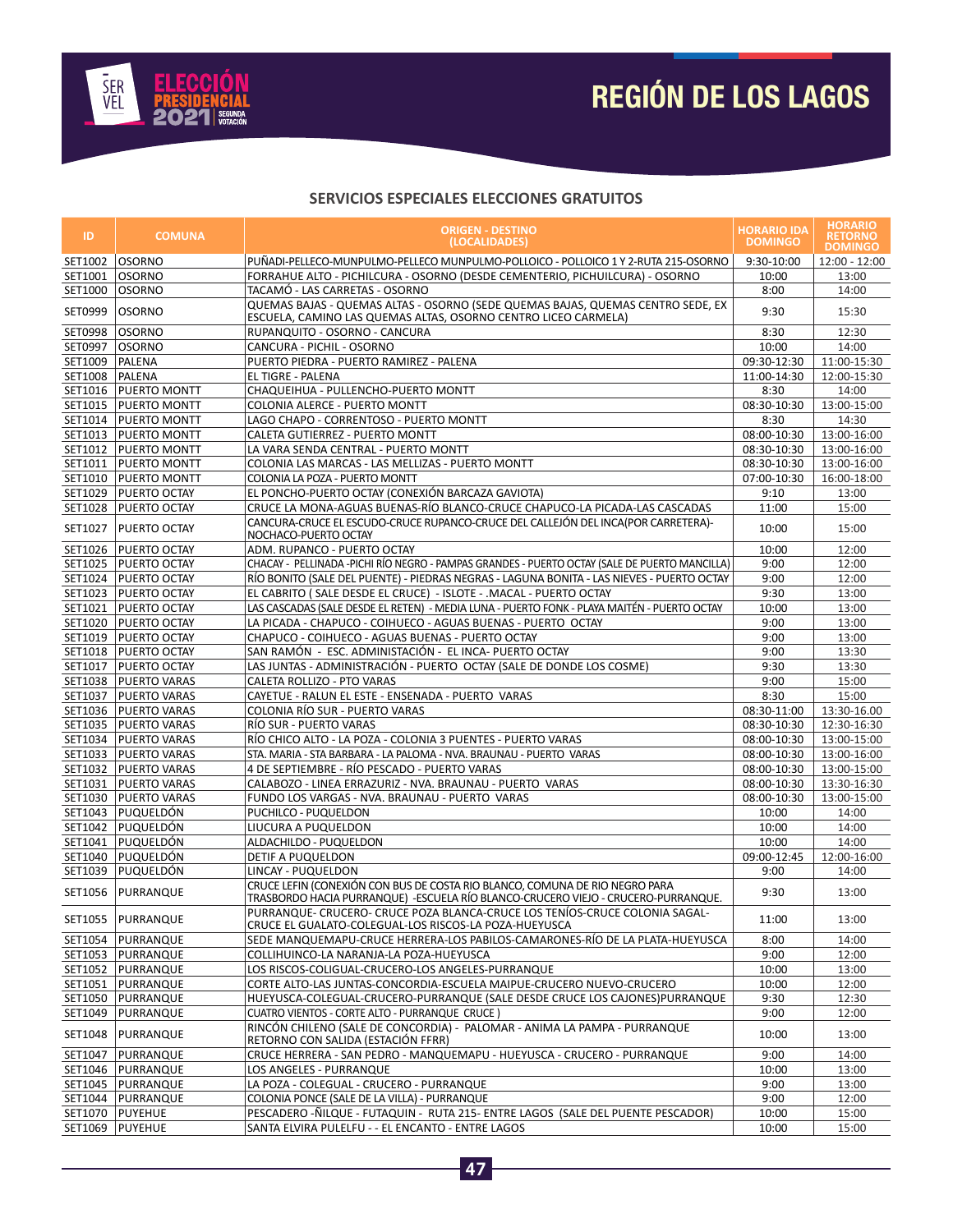

| ID              | <b>COMUNA</b>                      | <b>ORIGEN - DESTINO</b><br>(LOCALIDADES)                                                                                                                      |                            | <b>HORARIO</b><br><b>RETORNO</b><br><b>DOMINGO</b> |
|-----------------|------------------------------------|---------------------------------------------------------------------------------------------------------------------------------------------------------------|----------------------------|----------------------------------------------------|
| SET1068         | <b>PUYEHUE</b>                     | PUERTO CHALUPA (SALE CRUCE SCHILLING) - ENTRE LAGOS ( PASAR POR PLAYA EL MIRADOR)                                                                             | 10:00                      | 15:00                                              |
| SET1067         | <b>PUYEHUE</b>                     | BAHÍA EL ENCANTO - EL ENCANTO - ENTRE LAGOS (INICIA EN EL CRUCE PAICIL)                                                                                       | 10:00                      | 15:00                                              |
| SET1066         | <b>PUYEHUE</b>                     | PILMAIQUÉN (SEDE) - LA MOSQUETA - ENTRE LAGOS (ENTRADA POR LAS MOSQUETAS Y SALE<br>POR DESAGÜE)                                                               |                            | 15:00                                              |
| SET1065         | <b>PUYEHUE</b>                     | ESCUELA TACAMO - LAS CARRETAS - VILLORRIO LOS NEGROS - LA POZA - RUTA 215 -<br>PILMAIQUÉN - ENTRE LAGOS                                                       | 10:00                      | 15:00                                              |
| SET1064         | <b>PUYEHUE</b>                     | MANTILHUE CENTRO - ARRAYANES - ENTRE LAGOS (SALE DEL CAMPING EL FUERTE)                                                                                       | 10:00                      | 14:00                                              |
| SET1063         | <b>PUYEHUE</b>                     | CALLEJÓN MONOLITO - CALLEJÓN PAILAHUEQUE - ÑADI PICHI DAMAS - CALLIPULLI - ENTRE<br>LAGOS (SALE DEL FINAL DEL CALLEJÓN MONOLITO)                              | 9:00                       | 13:00                                              |
|                 | SET1062 PUYEHUE                    | LAS PARRAS - EL TAIQUE - ENTRE LAGOS                                                                                                                          | 10:00                      | 15:00                                              |
|                 | SET1061   PUYEHUE                  | PICHI PICHIL - RADALES - DESAGÜE RUPANCO - ENTRE LAGOS (SALIENDO DE ELEUTERIO RAMIREZ)                                                                        | 8:00                       | 11:00                                              |
|                 | SET1060 PUYEHUE                    | LOMA ALTA - RADALES - DESAGÜE RUPANCO - ENTRE LAGOS                                                                                                           | 8:30                       | 11:00                                              |
| SET1059         | <b>PUYEHUE</b>                     | VILLORRIO LOS NEGROS - LA POZA - LAS CARRETAS - RUTA 215 - PILMAIQUÉN - ENTRE LAGOS<br>(INICIA EN LAS CARRETAS)                                               | 10:00                      | 15:00                                              |
|                 | SET1058   PUYEHUE                  | EL PONCHO - DESAGÜE RUPANCO - ENTRE LAGOS (PERSONAS QUE VIENEN DE LAS VEGAS DE RUPANCO)                                                                       | 9:00                       | 13:00                                              |
| SET1057         | <b>PUYEHUE</b>                     | QUEMA DEL BUEY - LOS SAUCES - CAMPO LINDO - BELLAVISTA SUR - CORRAL DEL SUR - ENTRE<br>LAGOS (SALE EX ESCUELA DEL CARDAL)                                     | 10:00                      | 15:00                                              |
| SET1080 QUEILÉN |                                    | DIAZ LIRA SEDE A QUEILEN (SET)                                                                                                                                | 09:00-12:00                | 11:00-15:00                                        |
| SET1079 QUEILÉN |                                    | AULEN A QUEILEN                                                                                                                                               | 09:00-12:00                | 11:00-15:00                                        |
| SET1078 QUEILÉN |                                    | PAILDAD A QUEILEN                                                                                                                                             | 09:00-12:00                | 11:00-15:00                                        |
| SET1077 QUEILÉN |                                    | PUREO A QUEILEN                                                                                                                                               | 09:00-12:00                | 11:00-15:00                                        |
| SET1076 QUEILÉN |                                    | CONTUY CRUCE LOS CANELOS A QUEILEN                                                                                                                            | 09:00-12:00                | 11:00-15:00                                        |
| SET1075 QUEILÉN |                                    | PIO PIO A QUEILEN                                                                                                                                             | 09:00-11:30                | 11:00-14:00                                        |
| SET1074 QUEILÉN |                                    | CRUCE APECHE ALTO A QUEILEN                                                                                                                                   | 08:00-12:00                | 11:00-15:00                                        |
| SET1073 QUEILÉN |                                    | AGONI ALTO LAS LAJAS A QUEILEN                                                                                                                                | 08:00-10:30                | 10:00-12:30                                        |
| SET1072 QUEILÉN |                                    | SAN MIGUEL Y QUECHU A QUEILEN                                                                                                                                 | 09:00-12:00                | 11:00-15:00                                        |
| SET1071 QUEILÉN |                                    | <b>CRUCE PIRQUE A QUEILEN</b>                                                                                                                                 | 09:00-12:00<br>08:00-10:30 | 11:00-15:00                                        |
|                 | SET1088 QUELLÓN<br>SET1087 QUELLÓN | 1) CHANCO-CHAILAD-MOLULCO, 2) CHANCO-CHAILAD-QUELLÓN<br>1) CHADMO KM18 - CHADMO CENTRAL - COMPU - MOLULCO (CARRERERA), 2) CHADMO                              |                            | 12:00-15:00<br>12:00-18:00                         |
|                 | SET1086 QUELLÓN                    | KM18 - CHADMO CENTRAL - COMPU - QUELLÓN<br>TRINCAO-QUELLÓN VIEJO-QUELLÓN                                                                                      | 09:00-13:00<br>9:00        | 15:00                                              |
|                 | SET1085 QUELLÓN                    | AUCHAC-CURANUÉ-AGUA FRESCA-QUELLÓN                                                                                                                            | 9:00                       | 15:00                                              |
|                 | SET1084 QUELLÓN                    | SAN JUAN DE CHADMO-QUILEN-CURANUÉ-CARRETERA-QUELLÓN                                                                                                           | 9:00                       | 15:00                                              |
|                 | SET1083 QUELLÓN                    | COLONIA YUNGAY - LAGO SAN ANTONIO - CHADMO CACIQUE MILLALONCO-QUELLÓN                                                                                         | 09:00-13:00                | 12:00-18:00                                        |
|                 | SET1082 QUELLÓN                    | CURANUE - AGUA FRESCA - QUELLÓN                                                                                                                               | 09:00-13:00                | 12:00-18:00                                        |
|                 | SET1081 QUELLÓN                    | TUTIL - CRUCE ABUELO QUEÑO - QUELLÓN                                                                                                                          | 09:00-13:00                | 12:00-18:00                                        |
|                 | SET1097 QUEMCHI                    | METREQUEN - QUEMCHI                                                                                                                                           | 09:00-13:30                | 12:00-16:30                                        |
|                 | SET1096 QUEMCHI                    | LLIUCO MONTAÑA - QUEMCHI                                                                                                                                      | 09:30-13:30                | 12:00-16:30                                        |
|                 | SET1095 QUEMCHI                    | CHAURAHUE - QUEMCHI                                                                                                                                           | 09:00-13:00                | 12:00-16:00                                        |
|                 | SET1094 QUEMCHI                    | <b>CHOEN - QUEMCHI</b>                                                                                                                                        | 09:00-13:00                | 12:00-16:00                                        |
|                 | SET1093 QUEMCHI                    | LLIUCO - QUEMCHI                                                                                                                                              | 08:30-14:00                | 12:00-16:30                                        |
|                 | SET1092 QUEMCHI                    | <b>GUARDIAMO - QUEMCHI</b>                                                                                                                                    | 10:30-14:30                | 14:00-17:00                                        |
|                 | SET1091 QUEMCHI                    | AUCHO PLAYA - HUITE - TUBILDAD - QUEMCHI                                                                                                                      | 10:00-13:30                | 12:30-16:30                                        |
|                 | SET1090 QUEMCHI                    | MONTEMAR - EL VALLE - QUEMCHI                                                                                                                                 | 08:30-12:30                | 12:00-16:00                                        |
| SET1089         | <b>QUEMCHI</b>                     | AUCHO - QUEMCHI                                                                                                                                               | 10:00-13:30                | 12:30-16:30                                        |
|                 | SET1099 QUINCHAO                   | CHEQUIAN - MATAO - QUINCHAO- ACHAO                                                                                                                            | 09:00-12:30                | 11:30-16:00                                        |
|                 | SET1098 QUINCHAO                   | PUTIQUE - CONAB - ACHAO                                                                                                                                       | 09:00-12:30                | 11:30-16:00                                        |
| SET1110         | río negro                          | SAN FLORENTINO ( SALE DESDE ESCUELA) – SALCA-BUENAVENTURA –CRUCE CHAHUILCO- CASA<br>DE LATA - RÍO NEGRO                                                       | 9:00                       | 13:00                                              |
| SET1109         | RÍO NEGRO                          | CHAN CHAN ALTO - CRUCE PUCHAURA-HUENTELELFU- CHAN CHAN BAJO- CHIFIN- LAS<br><b>ENCINAS - RIO NEGRO</b>                                                        | 9:00                       | 13:00                                              |
| SET1108         | RÍO NEGRO                          | ÑANCUAN- CRUCE MILO GOMEZ- TREBOL RIO NEGRO- RIO NEGRO                                                                                                        | 9:00                       | 13:00                                              |
|                 | SET1107   RÍO NEGRO                | PARRONES- LLAHUALCO-HUILMA - TRES ESTEROS-RIACHUELO - RIO NEGRO                                                                                               | 9:00                       | 13:00                                              |
| SET1106         | RÍO NEGRO                          | HUELLELHUE (SALE DEL PUENTE)  - CORDILLERA HINOSTROZA - MILLANTUE - CRUCE LAS MINAS<br>- BOLSON - RIACHUELO RÍO NEGRO                                         | 9:00                       | 13:00                                              |
|                 | SET1105 RÍO NEGRO                  | COSTA RÍO BLANCO (CRUCE LEFIN) - RIO NEGRO                                                                                                                    | 9:00                       | 13:00                                              |
|                 | SET1104   RÍO NEGRO                | COSTA RÍO BLANCO - PUTRIHUE - LINEA MATRIZ - EL BOLSÓN - RIACHUELO - RÍO NEGRO                                                                                | 9:00                       | 13:00                                              |
|                 | SET1103 RÍO NEGRO                  | PORVENIR - HUALINTO - RIACHUELO                                                                                                                               | 9:00                       | 13:00                                              |
|                 | SET1102 RÍO NEGRO                  | QUISQUILELFUN (SALE DESDE ESCUELA) - CHIFIN EL MORO - CHIFIN ALTO - RÍO NEGRO (COPEC)                                                                         | 9:00                       | 13:00                                              |
| SET1101         | RÍO NEGRO                          | PICHIHUILMA (SALE DESDE SEDE), VILLORRÍO CRISTEL EGGERS - RINCON CHAHUILCO, CASA DE<br>LATA - SALCA, RÍO NEGRO (HASTA COPEC)                                  | 9:00                       | 13:00                                              |
| SET1100         | RÍO NEGRO                          | HUILMA ( SALE DESDE ESCUELA HUILMA) 8:30 - PICHIHUILMA (SALE DESDE EL CRUCE) MONTE<br>VERDE (CANCHA LOS REYES)  - PARRONES -LLAGUALCO - RIACHUELO - RÍO NEGRO | 8:30                       | 13:00                                              |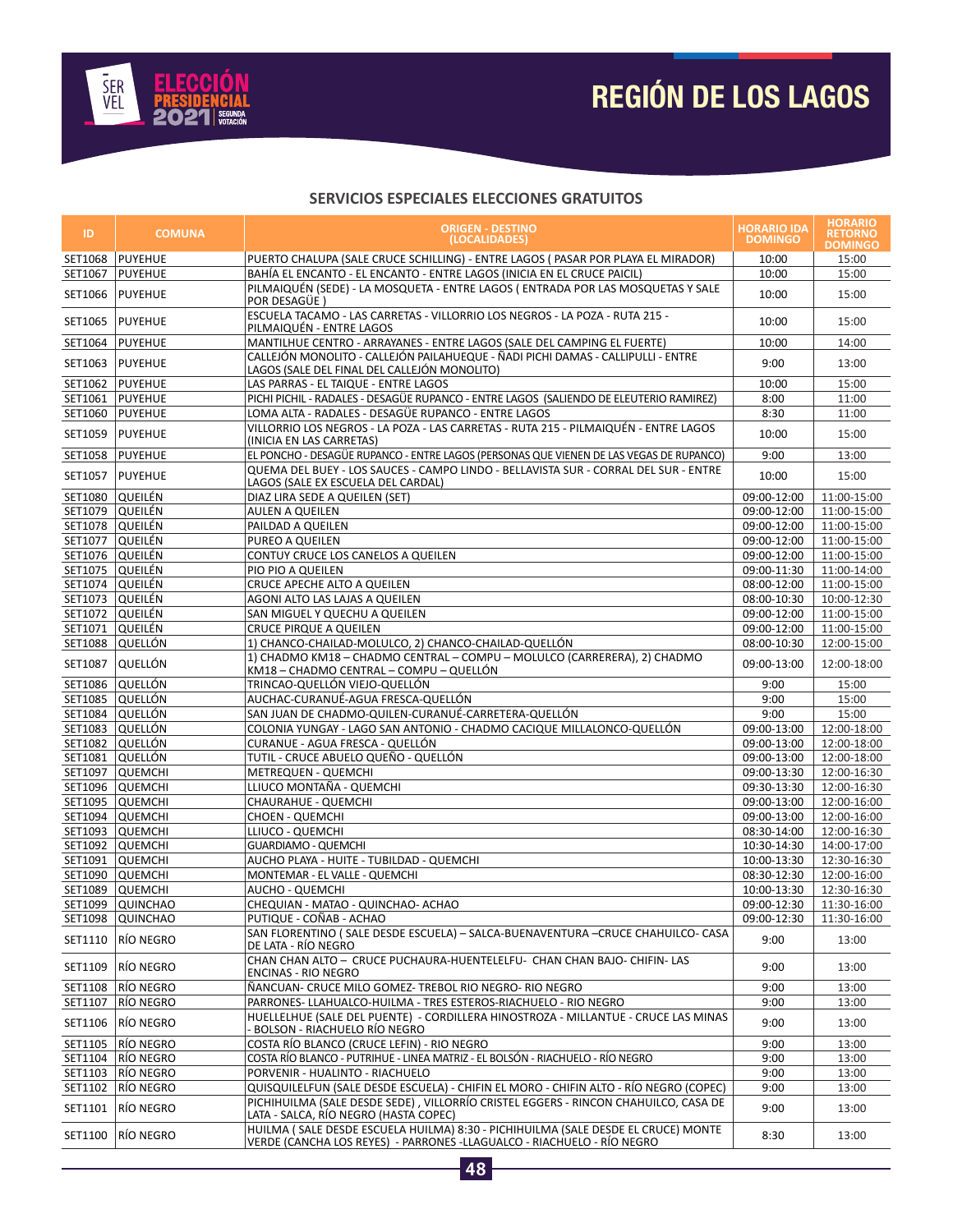

#### **SERVICIOS ESPECIALES ELECCIONES GRATUITOS**

| ID      | <b>COMUNA</b>                 | <b>ORIGEN - DESTINO</b><br>(LOCALIDADES)                                                                 | <b>HORARIO IDA</b><br><b>DOMINGO</b> | <b>HORARIO</b><br><b>RETORNO</b><br><b>DOMINGO</b> |
|---------|-------------------------------|----------------------------------------------------------------------------------------------------------|--------------------------------------|----------------------------------------------------|
| SET1173 | ISAN JUAN DE LA COSTA         | MISIÓN SAN JUAN - PUAUCHO/ PUAUCHO - MISIÓN SAN JUAN                                                     | 9:30                                 | 12:00                                              |
|         | SET1172 SAN JUAN DE LA COSTA  | CALETA BAHÍA MANSA - BAHÍA MANSA - PUAUCHO - RÍO NEGRO                                                   | 9:30                                 | 13:00                                              |
|         | SET1129 ISAN JUAN DE LA COSTA | MONTE VERDE - CRUCE PUNINQUE- CUINCO POSTA-LOS HUALLES- LA CUMBRE - PUAUCHO                              | 9:00                                 | 14:00                                              |
|         | SET1128 SAN JUAN DE LA COSTA  | TROSCO - PURREHUIN BAJO - PUAUCHO (SALE DESDE CRUCE PURREHUIN)                                           | 10:00                                | 13:00                                              |
|         | SET1127 SAN JUAN DE LA COSTA  | LIUCURA PUCOYAN - LIUCURA OESTE- LIUCURA ESCUELA- PUAUCHO                                                | 10:00                                | 14:00                                              |
|         | SET1126 SAN JUAN DE LA COSTA  | CASA DE LATA (CANCHA) - PUNOTRO BAJO - ALEUCAPI - PICHILAFQUELMAPU - MISIÓN SAN JUAN                     | $09:00 - 14:30$   13:00 - 17:00      |                                                    |
|         | SET1125 SAN JUAN DE LA COSTA  | PUNINQUE ALTO- PUNINQUE BAJO- CUINCO- PUAUCHO                                                            | 8:30                                 | 12:00                                              |
|         | SET1124 SAN JUAN DE LA COSTA  | CRUCE GALLARDO- PUPANQUEMO- PULOTRE BAJO- AMOPILMO- MISIÓN SAN JUAN                                      | 8:30                                 | 13:00                                              |
|         | SET1123 SAN JUAN DE LA COSTA  | BELLAVISTA - TROSCO - RADALES - PUAUCHO                                                                  | 9:00                                 | 14:00                                              |
|         | SET1122 SAN JUAN DE LA COSTA  | PURREHUIN - LAUPULLI - MISIÓN SAN JUAN                                                                   | 9:30                                 | 12:00                                              |
| SET1121 | SAN JUAN DE LA COSTA          | ANCHIQUEUMO - PUTRIHUE NORTE - CHAMILCO - HUAMPOTUE - AMOPILMO - MISIÓN SAN JUAN                         | 9:00                                 | 12:00                                              |
| SET1120 | <b>SAN JUAN DE LA COSTA</b>   | CUMILELFU (CRUCE JARAMILLO) - MISION SAN JUAN HUITRAPULLI - (PARADERO SUSANA<br>CANCINO) MISIÓN SAN JUAN | $09:30 - 13:30$   13:00 - 15:30      |                                                    |
| SET1119 | SAN JUAN DE LA COSTA          | 1 KM MAS ARRIBA AL NORTE - PUENTE NEGRO - LONCO PITRÍO - PUTRENTREN - MISION SAN JUAN                    | 9:00                                 | 12:00                                              |
|         | SET1118 SAN JUAN DE LA COSTA  | CUNAMO - PURREHUIN - PUAUCHO                                                                             | 10:00                                | 14:00                                              |
| SET1117 | <b>SAN JUAN DE LA COSTA</b>   | PUNOTRO BAJO - ALEUCAPI - PICHILAFQUELMAPU - MISIÓN SAN JUAN                                             | 8:00                                 | 13:00                                              |
|         | SET1116 SAN JUAN DE LA COSTA  | POPOEN - LOMA DE LA PIEDRA - LIUCURA - PUAUCHO                                                           |                                      | 17:00                                              |
|         | SET1115 SAN JUAN DE LA COSTA  | PUNOTRO ALTO - CARRICO - PUAUCHO                                                                         |                                      | 13:00                                              |
|         | SET1114 SAN JUAN DE LA COSTA  | CALETA MANZANO - CHOROI TRAIGEN - PUCATRIHUE - BAHIA MANSA - PUAUCHO                                     |                                      | 12:00                                              |
|         | SET1113 SAN JUAN DE LA COSTA  | CUINCO - PUNINQUE - HUACAMAPU - PUAUCHO                                                                  |                                      | 14:00                                              |
|         | SET1112 SAN JUAN DE LA COSTA  | QUEMEUMO - MILLAHUAIMO - TROSCO - PUAUCHO                                                                |                                      | 12:00                                              |
|         | SET1111 SAN JUAN DE LA COSTA  | HUALI (SALE DESDE CRUCE)- PANGUIMAPU - PUALHUE - PURRAHUE - MISIÓN SAN JUAN                              | $08:00 - 12:30$                      | $11:00 - 14:20$                                    |
|         | SET1145 SAN PABLO             | LA POZA-CHIFCA MEDIO-SAN PABLO                                                                           | 8:00                                 | 15:00                                              |
|         | SET1144 SAN PABLO             | MAILE-CHIFCA MEDIO-COMUNIDAD NEHUELLANCA- SAN PABLO                                                      | 9:00                                 | 15:00                                              |
| SET1143 | <b>SAN PABLO</b>              | QUILACAHUIN (CONEXIÓN BUSES A SAN PABLO)-HOSPITAL- CRUCE BELLAVISTA-TRUMAO-<br>QUILACOYA- SAN PABLO      | 10:00                                | 14:00                                              |
|         | SET1142 SAN PABLO             | MAILE - EL MONTE - CHIFCA ESCUELA - SAN PABLO                                                            | 9:00                                 | 15:00                                              |
|         | SET1141 SAN PABLO             | LA POZA - HUIÑO HUINO - QUILEN - SAN PABLO                                                               | 9:00                                 | 15:00                                              |
|         | SET1140 SAN PABLO             | TRUMAO - BELLAVISTA - CURRUMPULLI - LAS JUNTAS - QUILACAHUIN                                             | 9:00                                 | 15:00                                              |
|         | SET1139 SAN PABLO             | CARACOL - VAQUERIA - SAN PABLO                                                                           | 9:00                                 | 15:00                                              |
|         | SET1138 SAN PABLO             | TRINIDAD - CURRIMAHUIDA COFALMO TROME - QUILACAHUIN                                                      | 9:00                                 | 15:00                                              |
|         | SET1137 SAN PABLO             | LOS JUNCOS. CRUCE CANTIAMO - QUINQUILCO. HUACAHUENCUL. QUILACAHUIN                                       | 8:30                                 | 15:00                                              |
|         | SET1136 SAN PABLO             | PUACO - PUPAÑIMO - CANTIANO - QUILACAHUIN                                                                | 8:30                                 | 15:00                                              |
|         | SET1135 SAN PABLO             | QUILEN - TRECAIMO - HUELECO - SAN PABLO                                                                  |                                      | 15:00                                              |
|         | SET1134 SAN PABLO             | CRUCE QUILMAHUE - QUILACAHUIN - TRUMAO - SAN PABLO                                                       |                                      | 15:00                                              |
|         | SET1133 SAN PABLO             | LOLOLHUE - HUACAHUENCUL - QUILACAHUIN                                                                    |                                      | 15:00                                              |
|         | SET1132 SAN PABLO             | QUITRA QUITRA - CHANCO - CRUCE LOS AVELLANOS - LOLOHUE - QUILACAHUIN                                     | 8:00                                 | 15:00                                              |
|         | SET1131 SAN PABLO             | PURRUCALHUE - CHANCO - CRUCE LOS AVELLANOS - HUACAHUENCUL - QUILACAHUIN                                  | $08:30 - 10:30$                      | $12:00 - 15:00$                                    |
|         | SET1130 SAN PABLO             | RINCON PUCOPIO - PURRETRUN - CANCHA LARGA - CURACO - QUILACAHUIN                                         | 8:00                                 | 15:00                                              |

## **SERVICIOS ESPECIALES ELECCIONES GRATUITOS MARÍTIMOS**

| ID             | <b>COMUNA</b>   | <b>HORARIO IDA</b><br><b>LOCALIDADES - SECTORES</b>                                          |                 | <b>HORARIO</b><br><b>RETORNO</b><br><b>DOMINGO</b> |
|----------------|-----------------|----------------------------------------------------------------------------------------------|-----------------|----------------------------------------------------|
| SEM0076        | <b>CALBUCO</b>  | ISLA CHIDGUAPI-CALBUCO                                                                       | 10:45           | 14:30                                              |
| <b>SEM0062</b> | <b>CALBUCO</b>  | ISLA HUAPI ABTAO - COLACO - CHAYAHUE                                                         | 08:30           | 14:00                                              |
| <b>SEM0056</b> | <b>CASTRO</b>   | <b>CASTRO - ISLA QUEHUI</b>                                                                  | 10:00           | 14:00                                              |
| SEM0006        | <b>CASTRO</b>   | <b>ISLA CHELIN - ISLA QUEHUI</b>                                                             | 11:00           | 13:00                                              |
| SEM0081        | CHAITÉN         | CHUMELDÉN - CALETA GONZALO                                                                   | 08:00           | 16:00                                              |
| <b>SEM0080</b> | CHAITÉN         | ISLA IMERQUIÑA - ISLA AUTENÍ - ISLA TALCAN (CAPILLA TALCAN OESTE - TALCAN OESTE 1) - CHAITÉN | 08:00           | 14:30                                              |
| SEM0040        | COCHAMÓ         | SOTOMO - RAMPA PUELO                                                                         | $10:00 - 12:30$ | 13:30 - 15:00                                      |
| SEM0039        | COCHAMÓ         | SAN LUIS - RAMPA PUELO                                                                       | 08:30           | 15:00                                              |
| <b>SEM0054</b> | HUALAIHUÉ       | VODUDAHUE/HUINAY - HORNOPIREN                                                                | 07:00           | 15:00                                              |
| <b>SEM0008</b> | <b>QUELLÓN</b>  | linio - Quellón                                                                              | 06:00           | 17:00                                              |
| <b>SEM0067</b> | <b>QUEMCHI</b>  | ISLA TAC-AÑIHUE (CAPILLA)-AÑIHUE (LOS PINOS)-MECHUQUE                                        | 08:00           | 13:00                                              |
| SEM0016        | <b>QUEMCHI</b>  | CHENIAO-CALLAO-VOIGUE ESTERO (GARITA NUEVA)-VOIGUE CAPILLA-TAUCOLON-MECHUQUE                 | 08:00           | 14:00                                              |
| SEM0015        | <b>QUEMCHI</b>  | AULIN, SAN JOSÉ, NAYAHUE - METAHUE                                                           | 10:00           | 13:00                                              |
| SEM0079        | QUINCHAO        | ISLA TEUQUELIN/ISLA CAGUACH - ISLA QUENAC                                                    | 08:30;12:00     | 10:00:16:00                                        |
| <b>SEM0078</b> | <b>QUINCHAO</b> | ACHAO - ISLA QUENAC                                                                          | 10:00           | 14:00                                              |
| SEM0077        | <b>QUINCHAO</b> | ACHAO - ISLA CHAULINEC - ISLA APIAO                                                          | 10:00           | 14:00                                              |
| SEM0072        | QUINCHAO        | ISLA ALAO - ISLA CHAULINEC                                                                   | 08:00;12:00     | 10:00;16:00                                        |
| SEM0071        | <b>QUINCHAO</b> | ISLA MEULIN - ISLA QUENAC                                                                    | 10:00           | 14:00                                              |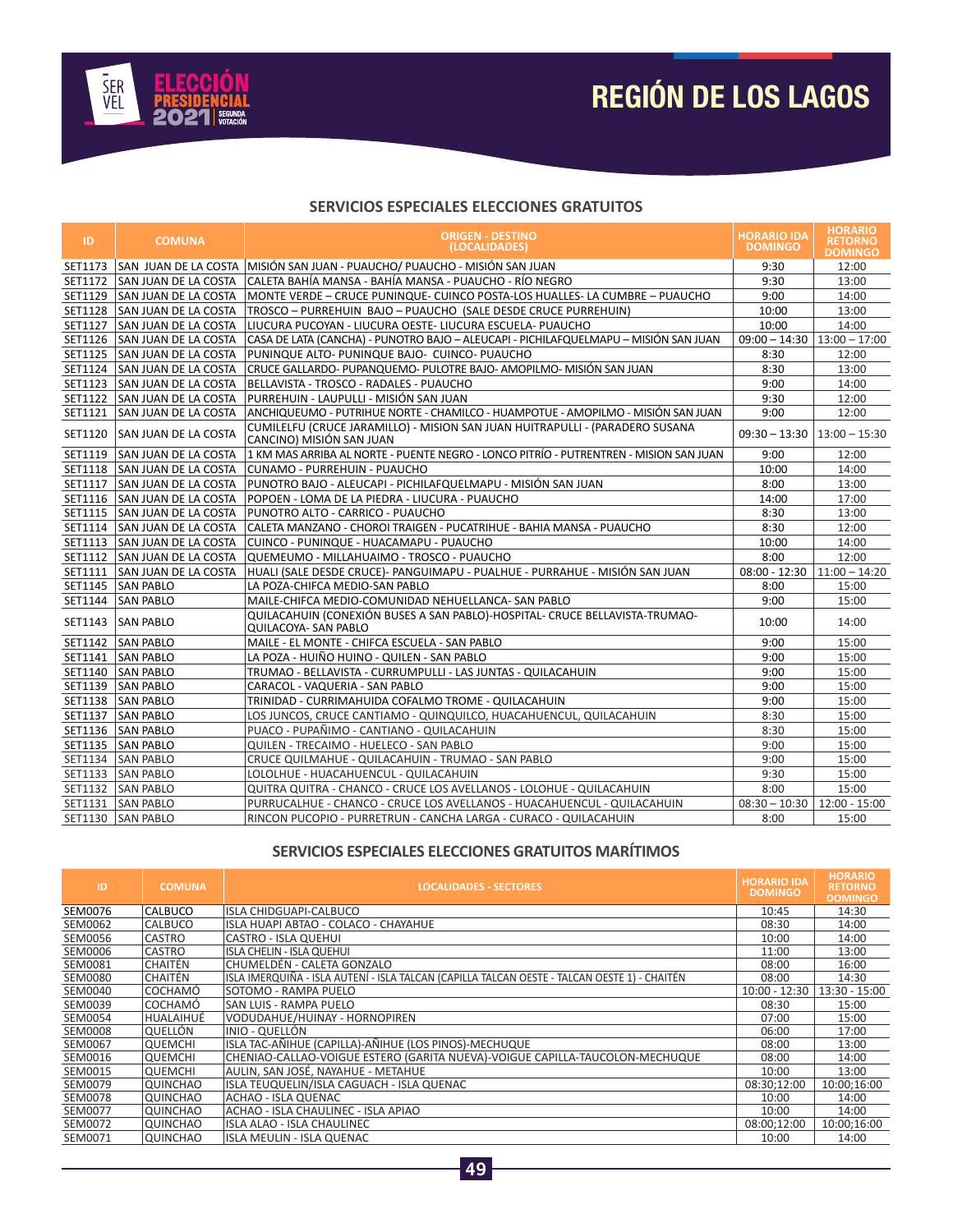

# **SERVICIOS OTROS MODOS REGULARES QUE OPERARÁN CON GRATUIDAD EN LAS ELECCIONES**

#### **MARÍTIMOS**

| ID                             | <b>COMUNA</b>  | <b>ORIGEN - DESTINO - LOCALIDADES</b>                                                                                                                                                                                                                      | <b>HORARIO IDA DOMINGO</b>                                                  | <b>HORARIO RETORNO</b><br><b>DOMINGO</b>                                                                          |
|--------------------------------|----------------|------------------------------------------------------------------------------------------------------------------------------------------------------------------------------------------------------------------------------------------------------------|-----------------------------------------------------------------------------|-------------------------------------------------------------------------------------------------------------------|
| CAM0091                        | CALBUCO        | ISLA QUENU - CALBUCO                                                                                                                                                                                                                                       | 9:00                                                                        | 15:30                                                                                                             |
| CAM0069                        | CALBUCO        | RAMPA CHOPE (ISLA PULUQUI) - EFRAÍN - LLOCOTA - FAMILIA MIRANDA<br>- FAMILIA MUÑOZ - FAMILIA VILLARROEL - FAMILIA ALMONACID -<br>FAMILIA GUILLERMO SOTO - FAMILIA JUAN SOTO - FAMILIA CARLOS<br>VARGAS* - FAMILIA GLADYS GALLARDO* - PUNTA CHOPE - CALBUCO | 8:30                                                                        | 15:00                                                                                                             |
| CAM0047 1 CALBUCO              |                | ISLA CHIDHUAPI (AHUENCO) - CALBUCO                                                                                                                                                                                                                         | 8:30                                                                        | 14:00                                                                                                             |
| CAM0017                        | CALBUCO        | <b>ISLA PULUQUI - CALBUCO</b>                                                                                                                                                                                                                              | $07:00 - 08:00 - 11:00 - 13:30 -$<br>16:00 - 18:00 - 19:45                  | $07:30 - 10:00 - 12:00 - 14:30 -$<br>17:00 - 19:00 - 20:30                                                        |
| CAM0013                        | CALBUCO        | ISLA TABÓN (ISLA LIN - EL ESTERO - EL DED - MAYELHUE) - CALBUCO                                                                                                                                                                                            | 10:00                                                                       | 16:30                                                                                                             |
| CAM0012                        | CALBUCO        | ISLA QUEULLÍN (ESTERO MARTI) - CALBUCO                                                                                                                                                                                                                     | 9:00                                                                        | 16:00                                                                                                             |
| CAM0011                        | CALBUCO        | ISLA HUAR (COLHUE - ALFARO - CHUCAHUA) - CALBUCO                                                                                                                                                                                                           | 12:00                                                                       | 16:30                                                                                                             |
| CAM0118 1                      | <b>CASTRO</b>  | RUTA 1: ISLA QUEHUI (SAN MIGUEL - LOS ÁNGELES) - CASTRO                                                                                                                                                                                                    | 13:00                                                                       | 16:00                                                                                                             |
| CAM0113 2 CASTRO               |                | RUTA 2: ISLA CHELÍN - CASTRO                                                                                                                                                                                                                               | 13:15                                                                       | 16:00                                                                                                             |
| CAM0113 1 CASTRO               |                | RUTA 1: ISLA QUEHUI - ISLA CHELIN                                                                                                                                                                                                                          | 13:00                                                                       | 18:15                                                                                                             |
| CAM0085 1 CHAITÉN              |                | AYACARA - PICHICOLO                                                                                                                                                                                                                                        | $\sim$                                                                      | 19:00                                                                                                             |
| CAM0020 1 CHAITÉN              |                | HORNOPIRÉN - LEPTEPÚ - FIORDO LARGO-CALETA GONZALO                                                                                                                                                                                                         | 10:30                                                                       | 13:00                                                                                                             |
| CAM0009 2 CHAITÉN              |                | <b>CHANA - CHAITEN</b>                                                                                                                                                                                                                                     | 7:30                                                                        | 14:00                                                                                                             |
| CAM0008                        | CHAITÉN        | BUILL - CHUMELDÉN - CALETA GONZALO                                                                                                                                                                                                                         | 8:30                                                                        | 15:00                                                                                                             |
| CAM0007 2 CHAITÉN              |                | CHUMELDÊN - CHAITÊN                                                                                                                                                                                                                                        | 7:30                                                                        | 14:00                                                                                                             |
| CAM0006 2 CHAITÉN              |                | <b>ISLAS DESERTORES - CHAITEN</b>                                                                                                                                                                                                                          | 7:50                                                                        | 14:30                                                                                                             |
| CAM0005                        | CHAITÉN        | POYO - PICHICOLO                                                                                                                                                                                                                                           | 9:00                                                                        | 11:20                                                                                                             |
| CAM0003                        | CHAITÉN        | PUERTO MONTT - AYACARA - CHAITÉN                                                                                                                                                                                                                           | $\sim$                                                                      | 23:00                                                                                                             |
| CAM0079 1 COCHAMÓ              |                | SAN LUIS - LA ARENA                                                                                                                                                                                                                                        | 11:00                                                                       | 16:00                                                                                                             |
| CAM0078                        | HUALAIHUÉ      | ISLA MALOMACUM - ISLA LLINGUAR - ISLA LLANCHID - COSTA<br>PICHICOLO SUR - PICHICOLO                                                                                                                                                                        | 9:00                                                                        | 13:00<br>06:00 - 06:45 - 07:30 - 08:00 - 08:15 06:00 - 06:45 - 07:30 - 08:15 - 08:45                              |
| CAM0071                        | HUALAIHUÉ      | CALETA LA ARENA - CALETA PUELCHE                                                                                                                                                                                                                           | $-08:30 - 09:00 - 09:30 - 09:45$                                            | $-09:00 - 09:15 - 09:45 - 10:15$                                                                                  |
|                                |                |                                                                                                                                                                                                                                                            | $-10:00 - 10:30 - 11:00 - 11:15 -$                                          | $-10:30 - 10:45 - 11:15 - 11:45$                                                                                  |
|                                |                |                                                                                                                                                                                                                                                            | 11:30 - 12:00 12:30 - 13:00 - 13:30                                         | $-12:00 - 12:15 - 12:45 - 13:15$                                                                                  |
|                                |                |                                                                                                                                                                                                                                                            | $-14:00 - 14:30 - 15:00 - 15:30$                                            | $-13:30 - 13:45 - 14:15 - 14:45$                                                                                  |
|                                |                |                                                                                                                                                                                                                                                            | $-15:45 - 16:00 - 16:30 - 17:00$                                            | $-15:15 - 15:45 - 16:15 - 16:30 -$                                                                                |
|                                |                |                                                                                                                                                                                                                                                            | $-17:15 - 17:30 - 18:00 - 18:30$                                            | 16:45 -17:15 - 17:45 - 18:00 - 18:15                                                                              |
|                                |                |                                                                                                                                                                                                                                                            | $-18:45 - 19:00 - 19:30 - 20:00 -$<br>20:15 - 20:30 - 21:00 - 21:30 - 21:45 | $-18:45 - 19:15 - 19:45 - 20:15$<br>$-20:45 - 21:00 - 21:15 - 21:45$                                              |
|                                |                |                                                                                                                                                                                                                                                            | $-22:00 - 22:30 - 23:00 - 23:30 -$                                          | $-22:15 - 22:45 - 23:15 - 23:45 -$                                                                                |
|                                |                |                                                                                                                                                                                                                                                            | 00:30 - 02:00 - 03:30 - 05:00                                               | $00:15 - 01:15 - 02:45 - 04:15$                                                                                   |
| CAM0015 2 HUALAIHUÉ            |                | ISLA LLANCAHUE - HORNOPIRÉN                                                                                                                                                                                                                                | 09:00-10:00                                                                 | 15:00-16:00                                                                                                       |
| CAM0081                        | PUERTO MONTT   | ISLA MAILLÉN - CHINQUIHUE                                                                                                                                                                                                                                  | 16:00                                                                       | 17:00                                                                                                             |
| CAM0018                        | PUQUELDÓN      | ISLA LEMUY (CHULCHUY) - HUICHA                                                                                                                                                                                                                             |                                                                             | $07:00 - 07:15 - 07:20 - 07:30 - 07:45$ $07:15 - 07:30 - 07:35 - 07:45 - 08:00$                                   |
|                                |                |                                                                                                                                                                                                                                                            | $-07:50 - 08:00 - 08:15 - 08:20 -$                                          | $-08:05 - 08:15 - 08:30 - 08:35 -$                                                                                |
|                                |                |                                                                                                                                                                                                                                                            |                                                                             | 08:30 - 08:45 - 08:50 - 09:00 - 09:15 08:45 - 09:00 - 09:05 - 09:15 - 09:30                                       |
|                                |                |                                                                                                                                                                                                                                                            | $-09:30 - 09:45 - 10:00 - 10:15$<br>$-10:30 - 10:45 - 11:00 - 11:15 -$      | $-09:45 - 10:00 - 10:15 - 10:30$<br>$-10:45 - 11:00 - 11:15 - 11:30 -$                                            |
|                                |                |                                                                                                                                                                                                                                                            |                                                                             | 11:30 - 11:45 - 12:00 - 12:15 - 12:30 11:45 - 12:00 - 12:15 - 12:30 - 12:45                                       |
|                                |                |                                                                                                                                                                                                                                                            | $-12:45 - 13:00 - 13:15 - 13:30$                                            | $-13:00 - 13:15 - 13:30 - 13:45$                                                                                  |
|                                |                |                                                                                                                                                                                                                                                            | $-13:45 - 14:00 - 14:15 - 14:30 -$                                          | $-14:00 - 14:15 - 14:30 - 14:45 -$                                                                                |
|                                |                |                                                                                                                                                                                                                                                            |                                                                             | 14:45 - 15:00 - 15:15 - 15:30 - 15:45   15:00 - 15:15 - 15:30 - 15:45 - 16:00                                     |
|                                |                |                                                                                                                                                                                                                                                            | $-16:00 - 16:15 - 16:20 - 16:30$                                            | $-16:15 - 16:30 - 16:35 - 16:45$                                                                                  |
|                                |                |                                                                                                                                                                                                                                                            | $-16:45 - 16:50 - 17:00 - 17:15 -$                                          | $-17:00 - 17:05 - 17:15 - 17:30 -$<br>17:20 - 17:30 - 17:45 - 17:50 - 18:00 17:35 - 17:45 - 18:00 - 18:05 - 18:15 |
|                                |                |                                                                                                                                                                                                                                                            | $-18:15 - 18:20 - 18:30 - 18:45$                                            | $-18:30 - 18:35 - 18:45 - 19:00$                                                                                  |
|                                |                |                                                                                                                                                                                                                                                            | $-18:50 - 19:00 - 19:15 - 19:30$                                            | $-19:05 - 19:15 - 19:30 - 19:45$                                                                                  |
|                                |                |                                                                                                                                                                                                                                                            | $-19:45 - 20:00 - 20:15 - 20:30$                                            | $-20:00 - 20:15 - 20:30 - 20:45$                                                                                  |
|                                |                |                                                                                                                                                                                                                                                            | $-20:45 - 21:00 - 21:15 - 21:30$                                            | $-21:00 - 21:15 - 21:30 - 21:45$                                                                                  |
|                                |                |                                                                                                                                                                                                                                                            | $-21:45 - 22:00 - 22:15 - 22:30 -$                                          | $-22:00 - 22:15 - 22:30 - 22:45 -$                                                                                |
|                                |                |                                                                                                                                                                                                                                                            | 23:00 - 23:30 - 00:00 - 00:30                                               | 23:15 - 23:45 - 00:15 - 00:45                                                                                     |
| CAM0093 2 QUEILÉN<br>CAM0093 1 | <b>QUEILÉN</b> | QUEILÉN - ISLA ACUI (RAMPA ACUI)<br>QUEILÉN - ISLA TRANQUI (MUELLE SAN JOSÉ)                                                                                                                                                                               | $10:00 - 13:30$<br>$08:00 - 11:00 - 16:00$                                  | $10:30 - 14:10$<br>$09:00 - 12:00 - 17:00$                                                                        |
| CAM0022                        | QUEILÉN        | QUEILEN - ISLA TRANQUI (RAMPA TRANQUI)                                                                                                                                                                                                                     | $08:00 - 14:00 - 17:00$                                                     | 08:30 - 14:30 - 17:30                                                                                             |
| <b>CAM0088</b>                 | QUELLÓN        | ISLA CAILÍN (RÍO BENDITO - RÍO MOLINO - ISLITA - INVERTEC -<br>POSTA - PUNTILLA HUELLUNQUEN) - QUELLÓN                                                                                                                                                     | 12:00                                                                       | 16:00                                                                                                             |
| CAM0051                        | QUELLÓN        | PIEDRA BLANCA - ISLA COLDITA (QUEMAY) - QUELLÓN                                                                                                                                                                                                            | $06:30 - 12:00$                                                             | 09:00 - 14:15                                                                                                     |
| CAM0048                        | QUELLÓN        | YELCHO (ISLA CAILIN) - QUELLÓN                                                                                                                                                                                                                             | 11:00                                                                       | 14:00                                                                                                             |
| CAM0040                        | QUELLÓN        | BLANCHARD/ISLA COLDITA - QUELLÓN                                                                                                                                                                                                                           | 12:00                                                                       | 16:00                                                                                                             |
| CAM0039                        | QUELLÓN        | ISLA LAITEC (POSTA) - QUELLÓN                                                                                                                                                                                                                              | $08:00 - 12:30$                                                             | $09:00 - 16:00$                                                                                                   |
| CAM0038                        | QUELLÓN        | ISLA LAITEC (PUNTA QUETRO - PUNTA WHITE) - QUELLÓN                                                                                                                                                                                                         | $08:00 - 12:00$                                                             | $09:00 - 13:30$                                                                                                   |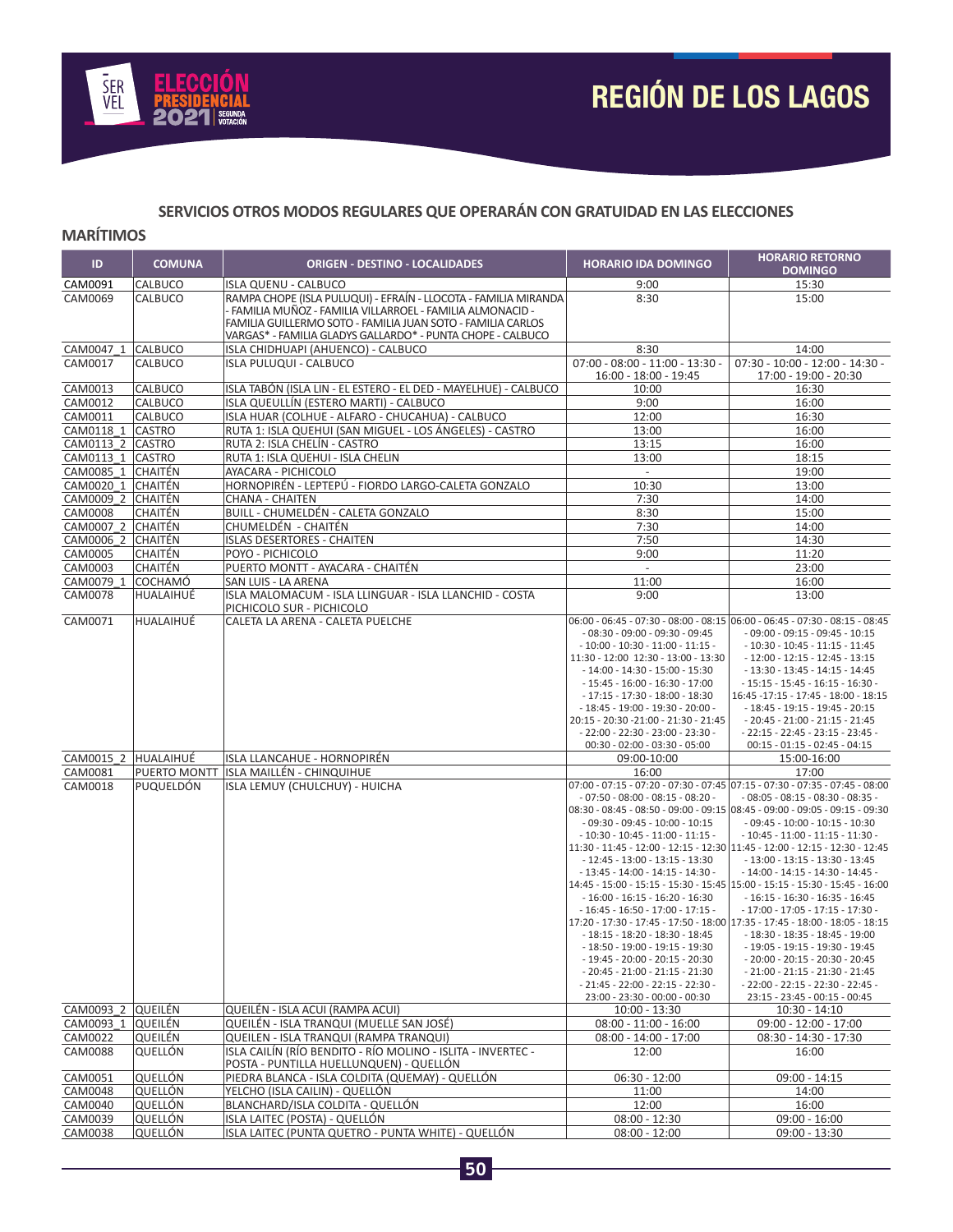

# **SERVICIOS OTROS MODOS REGULARES QUE OPERARÁN CON GRATUIDAD EN LAS ELECCIONES**

#### **MARÍTIMOS**

| ID                | <b>COMUNA</b>   | <b>ORIGEN - DESTINO - LOCALIDADES</b>                                                                                                                                                                                            | <b>HORARIO IDA DOMINGO</b>      | <b>HORARIO RETORNO</b><br><b>DOMINGO</b> |
|-------------------|-----------------|----------------------------------------------------------------------------------------------------------------------------------------------------------------------------------------------------------------------------------|---------------------------------|------------------------------------------|
| CAM0023           | OUELLÓN         | ISLA CHAULLÍN (SECTOR RAMPA) - AUCHAC                                                                                                                                                                                            | 8:00                            | 13:00                                    |
| CAM0014           | QUELLÓN         | ISLA CAILÍN (CAPILLA - LAS LAJAS - PUERTO MARIO - MUELLE LOS GONZÁLEZ<br>ESCUELA - MUELLE YADRAN - LOS PINOS - HUELPÚN) - QUELLÓN                                                                                                | $09:00 - 13:00$                 | $12:00 - 16:00$                          |
| CAM0096 1         | <b>QUEMCHI</b>  | RUTA 1: ISLA TAC (RAMPA) - ISLA TAUCOLÓN (RAMPA) - ISLA<br>VOIGUE (RAMPA) - ISLA CHENIAO (DON AMADEO - LOS PINOS -<br>CALLAO LOS PINOS - CAYUPEL - RAMPA) - QUICAVÍ                                                              | 10:00                           | 16:00                                    |
| CAM0049 1         | <b>QUEMCHI</b>  | ISLAS BUTACHAUQUES (NAYAHUE: RAMPA, GARITA 1, GARITA<br>2 - METAHUE ESTERO: GARITA 1 - GARITA 2 - MUELLE METAHUE<br>- RAMPA METAHUE - SAN JOSÉ: RAMPA, GARITA 1 Y GARITA 2 -<br>AULÍN: RAMPA Y GARITA LOS PINOS) - RAMPA QUICAVÍ | 10:30                           | 16:00                                    |
| CAM0045           | <b>QUEMCHI</b>  | ISLA CAUCAHUE (PUNTA PESCUEZO - LA NINA - LA LAURA -<br>TELLUTA - ESTERO PUNIE - DON ALFONSO - VITO BAHAMONDE -<br>QUINTERQUEN/RAMPA CURVITA) - QUEMCHI                                                                          | 8:00                            | 12:30                                    |
| CAM0044           | <b>QUEMCHI</b>  | ISLA CAUCAHUÉ (QUELER) - QUEMCHI                                                                                                                                                                                                 | 10:00 -16:00                    | $13:00 - 18:00$                          |
| CAM0043 1         | <b>QUEMCHI</b>  | LA VEGA (ISLA MECHUQUE) - AULEN (ISLA AÑIHUE) - RAMPA (ISLA<br>MECHUQUE) - RAMPA (ISLA AÑIHUE) - QUICAVÍ                                                                                                                         | 10:30                           | 16:00                                    |
| CAM0041 1 QUEMCHI |                 | <b>ISLA TAC-ACHAO</b>                                                                                                                                                                                                            | 14:00                           | 15:00                                    |
| CAM0055           | <b>QUINCHAO</b> | ISLA LLINGUA (MAUTÉN) - ACHAO                                                                                                                                                                                                    | $08:30 - 11:30 - 13:00 - 15:30$ | $10:30 - 12:00 - 15:00 - 16:30$          |
| CAM0037 1         | <b>QUINCHAO</b> | ISLA APIAO (OSTRICULTURA - LA VEGA) - ACHAO                                                                                                                                                                                      | 9:00                            | 14:00                                    |
| CAM0036           | <b>QUINCHAO</b> | ISLA APIAO (METAHUE SUR - CAPILLA) - ACHAO                                                                                                                                                                                       | 8:00                            | 13:00                                    |
| CAM0035           | <b>QUINCHAO</b> | ISLA ALAO (MUELLE APAO - CAPILLA) - ACHAO                                                                                                                                                                                        | 11:45                           | 14:30                                    |
| CAM0034 2         | <b>QUINCHAO</b> | ISLA CHAULINEC (CAPILLA ANTIGUA - LA VILLA) - ACHAO                                                                                                                                                                              | 13:30                           | 16:15                                    |
| CAM0032           | QUINCHAO        | ISLA LIN LIN (LOS PINOS) - ACHAO                                                                                                                                                                                                 | 11:00                           | 14:00                                    |
| CAM0031           | <b>QUINCHAO</b> | ISLA LIN LIN (CURACO DE LIN LIN) - ACHAO                                                                                                                                                                                         | 09:00-16:00                     | 12:00-18:00                              |
| CAM0030 2         | <b>QUINCHAO</b> | ISLA QUENAC (LA VILLA - CAPILLA ANTIGUA) - ACHAO                                                                                                                                                                                 | 11:45                           | 14:00                                    |
| CAM0028 2         | <b>QUINCHAO</b> | ISLA TEUQUELÍN - ISLA CAGUACH (EL ESTERO - LA CAPILLA) - ACHAO                                                                                                                                                                   | 9:00                            | 12:30                                    |
| <b>CAM0027</b>    | QUINCHAO        | ISLA MEULÍN (EL TRÁNSITO) - ACHAO                                                                                                                                                                                                | 12:00                           | 15:30                                    |
| CAM0026           | <b>QUINCHAO</b> | ISLA MEULÍN (SAN FRANCISCO) - ACHAO                                                                                                                                                                                              | 12:00                           | 15:30                                    |
| CAM0072           | RÍO NEGRO       | CALETA CÓNDOR - CALETA HUELLELHUE - BAHÍA MANSA                                                                                                                                                                                  | 13:00                           | 9:00                                     |

#### **LACUSTRES**

| ID             | <b>COMUNA</b>       | <b>ORIGEN - DESTINO - LOCALIDADES</b>                                                                                                     | <b>HORARIO IDA DOMINGO</b>     | <b>HORARIO RETORNO DOMINGO</b> |
|----------------|---------------------|-------------------------------------------------------------------------------------------------------------------------------------------|--------------------------------|--------------------------------|
| CAL0024        | <b>COCHAMÓ</b>      | LAGO TAGUA TAGUA: EL CANELO - PUNTA MALDONADO                                                                                             | 07:00-09:00-11:00-13:00-16:00- | 08:00-10:00-12:00-15:00-17:00- |
| <b>CAL0007</b> | FUTALEUFÚ           | LAGO ESPOLÓN (PUERTO CALDERÓN - PUERTO POLETTO)                                                                                           | 18:00<br>$09:00 - 14:30$       | 19:00<br>$10:00 - 15:30$       |
| CAL0009        | <b>PUERTO OCTAY</b> | LAGO RUPANCO: LAS GAVIOTAS - PUERTO EL BUEY                                                                                               | $08:00 - 11:30$                | 12:30 - 14:30                  |
| CAL0014        | <b>PUERTO VARAS</b> | <b>PEULLA - PETROHUE</b>                                                                                                                  | 11:00                          | 16:00                          |
| CAL0008        | PUYEHUE             | LAS VEGAS ALTA - LA PUNTILLA - AGUILAR - COIGÜE - PIRATA - HUELMO -<br>LA SIRENA - SANTA EMILIA - LOS BARRÍA - ESCONDIDO - PUERTO EL BUEY | $08:00 - 15:00$                | 14:00 - 16:00                  |

#### **FLUVIALES**

| ID                 | <b>COMUNA</b>  | <b>ORIGEN - DESTINO - LOCALIDADES</b>                               | <b>HORARIO IDA DOMINGO</b>                           | <b>HORARIO RETORNO DOMINGO</b>                    |
|--------------------|----------------|---------------------------------------------------------------------|------------------------------------------------------|---------------------------------------------------|
| CAF0012 1   FRESIA |                | IRIO LLICO LLICO BAJO (MUELLE SEDE - MUELLE PLAYA)                  | 07:30 - 08:45 - 13:00                                | $08:30 - 09:30 - 15:00$                           |
| CAF0021            | <b>MAULLIN</b> | MAULLÍN - LA PASADA                                                 | $08:00 - 10:00 - 12:00 - 14:00 -$<br>$16:00 - 18:00$ | 09:00 - 11:00 - 13:45 - 15:00 - 17:00<br>$-19:30$ |
| CAF0011            | <b>MAULLIN</b> | RÍO QUEUNIR (QUEUNIR - QUENUIR BAJO - MAULLÍN)                      | $10:00 - 15:00 - 18:00$                              | $12:00 - 17:15 - 19:30$                           |
| CAF0009            |                | ISAN JUAN DE LA COSTA IRIO CHOROY: CASA DE LATA – CHOROY – TRAIGUÉN | $09:00 - 15:00$                                      | $10:00 - 16:00$                                   |

### **SERVICIOS SUBSIDIADOS TERRESTRES REGULARES QUE OPERARÁN CON GRATUIDAD EN LAS ELECCIONES**

| ID                  | <b>COMUNA</b>   | <b>ORIGEN - DESTINO - LOCALIDADES</b>                                                                                                                                 | <b>HORARIO IDA</b><br><b>DOMINGO</b> | <b>HORARIO RETORNO</b><br><b>DOMINGO</b> |
|---------------------|-----------------|-----------------------------------------------------------------------------------------------------------------------------------------------------------------------|--------------------------------------|------------------------------------------|
| CTA0648 2 FRESIA    |                 | FRESIA-EL JARDÍN-PARGA-PATO LLICO-LAS CRUCES-LAS CUYAS-EL MAÑÍO-LAS CUYAS-<br>RINCONADA                                                                               | 9:00                                 | 13:30                                    |
| CTA0648 1 FRESIA    |                 | FRESIA - EL JARDÍN- PARGA- PATO LLICO- LAS CRUCES- RIO BLANCO- LOS CAÑONES-<br>TRAIGUÉN-YERBAS BUENAS-MATA REDONDA- LLICO BAJO                                        | 8:00                                 | 13:30                                    |
| CTA0647 2   MAULLÍN |                 | CHUYAQUEN (PLAYA PILLIQUÉN) - CHUYAQUEN - LAS QUEMAS DE CHUYAQUEN -<br>CARIQUILDA - MAULLÍN                                                                           | 8:00                                 | 12:30                                    |
| CTA0647 1           | <b>MAULLÍN</b>  | CHUYAQUEN (PLAYA PILLIQUÉN) - CHUYAQUEN - LAS QUEMAS DE CHUYAQUEN - MAULLÍN                                                                                           | 8:15                                 | 12:45                                    |
| CTA0644 1 QUINCHAO  |                 | LA CAPILLA-MIRAFLORES- MUELLE APAO-LAGUAL- CUMBLELO –HUENCHUN-MUELLE LA CAPILLA.                                                                                      | 9:00                                 | 13:30                                    |
| CTA0643 1           | <b>QUINCHAO</b> | LA CAPILLA- ESCUELA RURAL LA CAPILLA -CAPILLA ANTIGUA- QUENCHI-EL ESTERO- EL PASAJE-<br>CAMINO NUEVO- BELLAVISTA- PALIHUE-ESCUELA RURAL LA CAPILLA- RAMPA LA CAPILLA. | 9:00                                 | 13:30                                    |
| CTA0639 5 CALBUCO   |                 | (5) LLAICHA-LLAICHA CENTRAL-EMPALME CHOPE-PUNTA CHOPE-EMPALME CHOPE-<br>CHECHIL-CAMINO NUEVO COSTERO-RAMPA PULUQUI-CALBUCO                                            | 7:00                                 | 14:30                                    |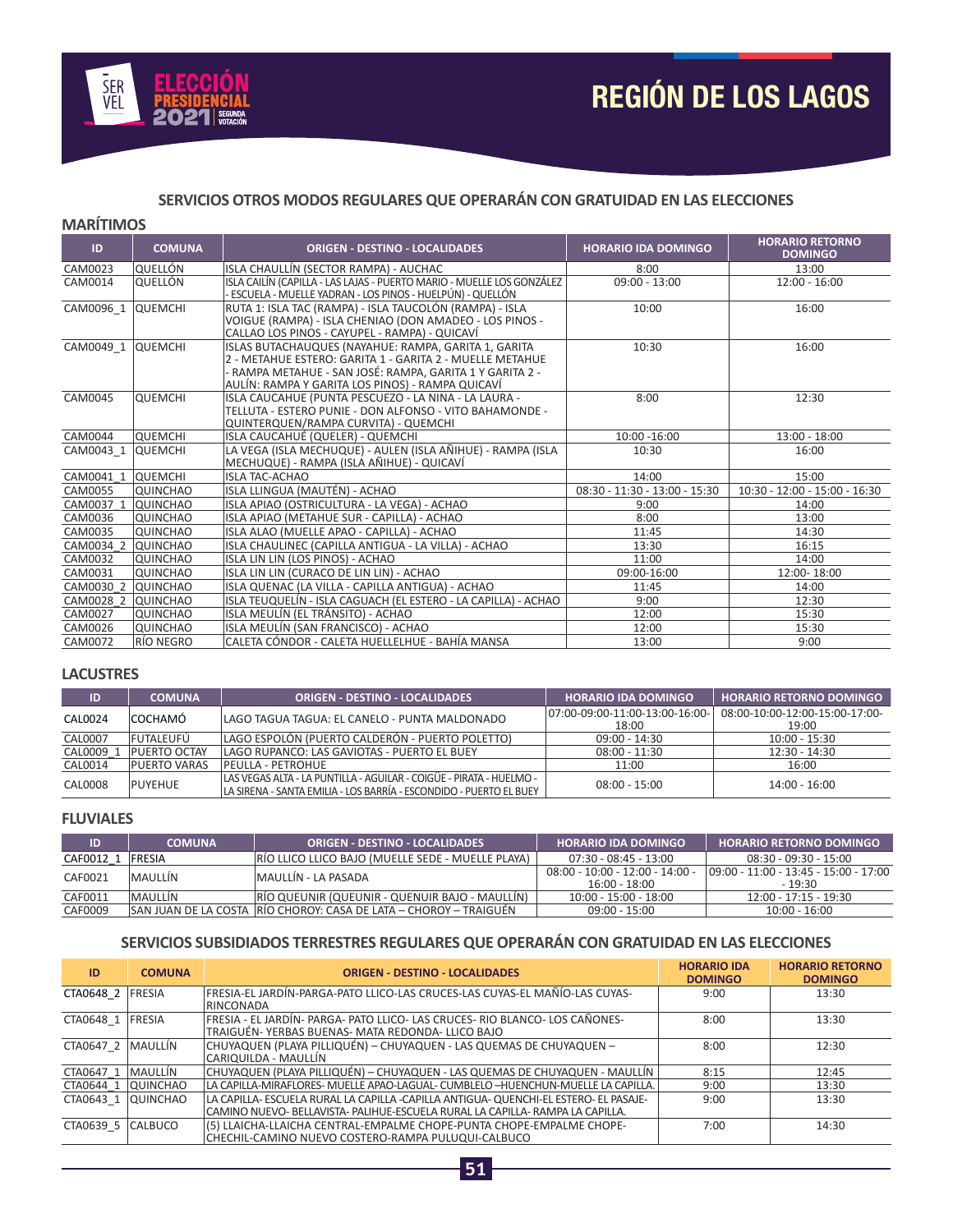

## **SERVICIOS SUBSIDIADOS TERRESTRES REGULARES QUE OPERARÁN CON GRATUIDAD EN LAS ELECCIONES**

| ID                 | <b>COMUNA</b>        | <b>ORIGEN - DESTINO - LOCALIDADES</b>                                                                                               | <b>HORARIO IDA</b><br><b>DOMINGO</b> | <b>HORARIO RETORNO</b><br><b>DOMINGO</b> |  |  |  |
|--------------------|----------------------|-------------------------------------------------------------------------------------------------------------------------------------|--------------------------------------|------------------------------------------|--|--|--|
| CTA0639_3 CALBUCO  |                      | (3) LA POZA-CRUCE MIRAMAR-ESCUELA PERGUE-PERGUE-CRUCE TIHUEL-CHAUQUEAR<br>BAJO-MACHIL COSTA-RAMPA PULUQUI-CALBUCO                   | 7:00                                 | 14:30                                    |  |  |  |
| CTA0639 1          | <b>CALBUCO</b>       | (1) POLLOLLO CENTRAL-GARITA TIHUEL - CHAUQUEAR ALTO-CRUCE MACHIL-SAN<br>RAMÓN IGLESIA-RAMPA PULUQUI-CALBUCO                         | 7:00                                 | 14:30                                    |  |  |  |
| CTA0625 2 QUEILÉN  |                      | PASARELA CENTINELA-ALQUI-NEPUÉ(CUESTA SANTANA)-CRUCE NEPUÉ-RAMPA TRANQUI                                                            | 8:30                                 | 16:00                                    |  |  |  |
| CTA0625 1 QUEILÉN  |                      | ALQUI-CRUCE NEPUÉ-INICIO LEUTEPU-CRUCE NEPUÉ-RAMPA TRANQUI                                                                          | 8:30                                 | 16:00                                    |  |  |  |
| CTA0593_4 CHONCHI  |                      | PASARELA HUENTEMÓ-PALIHUE-PUENTE BOTE-ESCUELA RURAL CHANQUIN-CHANQUIN-<br>ESCUELA RURAL CUCAO-CUCAO                                 | 13:30                                | 14:30                                    |  |  |  |
| CTA0593 3 CHONCHI  |                      | PASARELA HUENTEMÓ-PALIHUE-PUENTE BOTE-ESCUELA RURAL CHANQUIN-CHANQUÍN-<br><b>CUCAO-CHONCHI</b>                                      | 9:00                                 | 12:00                                    |  |  |  |
| CTA0593 2 CHONCHI  |                      | RAHUE LA MONTAÑA-PUENTE RAHUE-CRUCE CUCAO                                                                                           | 10:45                                | 16:00                                    |  |  |  |
| CTA0593 1 CHONCHI  |                      | RAHUE LA MONTAÑA-PUENTE RAHUE-CRUCE CUCAO-CHONCHI                                                                                   | 9:00                                 | 15:30                                    |  |  |  |
| CTA0590 3 CHAITÉN  |                      | -CHUMELDÉN-CASA DE PESCA-RÍO AQUELLAS-CHUMELDÉN –CALETA GONZALO - CHAITÉN                                                           | 6:45                                 | 15:00                                    |  |  |  |
| CTA0590 1 CHAITÉN  |                      | -CHUMELDÉN-CASA DE PESCA-RÍO AQUELLAS-CHUMELDÉN                                                                                     | 6:45                                 | 15:00                                    |  |  |  |
| CTA0583 2 CHAITÉN  |                      | CHAITÉN-EL AMARILLO-PUERTO CÁRDENAS-VILLA SANTA LUCÍA-PUERTO RAMÍREZ-<br>CRUCE EL MALITO-PALENA                                     | 16:30                                | 11:00                                    |  |  |  |
| CTA0583 1 CHAITÉN  |                      | CHAITÉN-EL AMARILLO-PUERTO CÁRDENAS-VILLA SANTA LUCÍA-PUERTO RAMÍREZ-EL<br>AZUL-FUTALEUFÚ                                           | 16:30                                | 11:00                                    |  |  |  |
|                    | CTA0572 1 HUALAIHUÉ  | RAMPA PICHICOLO - CRUCE RAMPA PICHICOLO - HORNOPIRÉN                                                                                | 9:00                                 | 13:00                                    |  |  |  |
|                    | CTA0571 1 HUALAIHUÉ  | PUNTILLA PICHICOLO - CRUCE RAMPA PICHICOLO - HORNOPIRÉN                                                                             | 9:30                                 | 13:30                                    |  |  |  |
| CTA0534 2 QUEMCHI  |                      | MALUCO - RAMPA METAHUE (ISLA BUTACHAUQUES)                                                                                          | 7:00                                 | 15:00                                    |  |  |  |
| CTA0534 1 QUEMCHI  |                      | CONEB PLAYA - RAMPA METAHUE (ISLA BUTACHAUQUES)                                                                                     | 7:00                                 | 15:00                                    |  |  |  |
| CTA0496_2 QUEMCHI  |                      | TRAIGUÉN- RAMPA QUELER                                                                                                              | 7:00                                 | 13:20                                    |  |  |  |
| CTA0496 1 QUEMCHI  |                      | TRAIGUÉN-LAGUNA BRUJA-CRUCE NORMA-CRUCE GLADYS-CRUCE EL CHATO-CRUCE<br>CURVITA-CURVITA-CRUCE CURVITA-QUELER(RAMPA)                  | 16:00                                | 18:30                                    |  |  |  |
| CTA0492 2 PUERTO   | <b>MONTT</b>         | HERRADURA-CASCAJAL-PITRELES-ESTERO-RAMPA ESTERO-EL BANCO RAMPA<br>ESTERO(ISLA MAILLEN)                                              | 6:45                                 | 14:00                                    |  |  |  |
| CTA0492 1 PUERTO   | <b>MONTT</b>         | HERRADURA-CASCAJAL-PITRELES-ESTERO-SURGIDERO-RAMPA PUQUELDÓN-<br>PUQUELDÓN-PUQUELDÓN ESTE-RAMPA PUQUELDÓN(ISLA MAILLEN)             | 7:00                                 | 15:00                                    |  |  |  |
| CTA0489 2 CALBUCO  |                      | QUETROLAUQUEN-PUNTA BLANCA-NALCAHUE-CHAUQUE-CHONCOIHUE-ALFARO-COLHUE                                                                | 13:00                                | 14:00                                    |  |  |  |
| CTA0489 1 CALBUCO  |                      | QUETROLAUQUEN-LOS CUERVOS-LAS PAMPITAS-LA REDONDA-CHILPUE-CRUCE<br>QUETROLAUQUEN-LA POZA-COLHUE                                     | 13:00                                | 14:00                                    |  |  |  |
| CTA0488_1 CALBUCO  |                      | CRUCE CHUCAGUA-CHUCAGUA-IGLESIA CHUCAGUA-CHANCURA-CHAUQUE-CRUCE<br>CHUCAGUA-ALFARO                                                  | 14:30                                | 17:15                                    |  |  |  |
| CTA0483_1 PUYEHUE  |                      | PAJARITOS(RECINTO ADUANA VILLA PAJARITOS)- CAULLE - ANTICURA- EL MANZANO -<br>CRUCE TERMAS - ENTRE LAGOS - OSORNO                   | 9:00                                 | 17:00                                    |  |  |  |
| CTA0467_1 COCHAMÓ  |                      | POCOIHUÉN BAJO-CANUTILLAR-POCOIHUÉN ALTO-CORTE LA ROCA-RALÚN-CRUCE<br>CANUTILLAR-ENSENADA-PUERTO VARAS-PUERTO MONTT                 | 10:00                                | 13:00                                    |  |  |  |
| CTA0463 2 QUEILÉN  |                      | LEUTEPU - SAN JOSÉ ALTO - CRUCE CEMENTERIO - RAMPA SAN JOSÉ                                                                         | 8:40                                 | 16:00                                    |  |  |  |
| CTA0463 1 QUEILÉN  |                      | ESTERO SAN JOSÉ - RAMPA SAN JOSÉ                                                                                                    | 8:15                                 | 17:00                                    |  |  |  |
| CTA0459 1 CALBUCO  |                      | PUNTA DE ILTO- GARITA 2- ESCUELA EL FARO - GARITA 1- ESTERO TABÓN (RAMPA)                                                           | 7:00                                 | 17:30                                    |  |  |  |
| CTA0422 2 PALENA   |                      | PALENA-VILLA EL ENCUENTRO-VALLE CALIFORNIA ALTO (PUENTE EL TORO)                                                                    | 8:00                                 | 14:00                                    |  |  |  |
| CTA0422 1 PALENA   |                      | PALENA-LA CAMPANA-EL MALITO-EL DIABLO (SECTOR CORDÓN BLANCO)                                                                        | 9:00                                 | 14:30                                    |  |  |  |
| CTA0416 1   PALENA |                      | PALENA-EL TRANQUILO                                                                                                                 | 8:30                                 | 10:30                                    |  |  |  |
| CTA0369 3 CHAITÉN  |                      | SANTA BÁRBARA (EX AERÓDROMO) - SANTA BÁRBARA PLAYA - CHAITÉN                                                                        | 7:30                                 | 14:00                                    |  |  |  |
| CTA0369 2 CHAITÉN  |                      | CHANA (SECTOR PLAYA) - SANTA BÁRBARA (EX AERÓDROMO) -CHAITÉN                                                                        | 8:30                                 | 14:00                                    |  |  |  |
| CTA0369 1 CHAITÉN  |                      | CALETA GONZALO - SANTA BÁRBARA (EX AERÓDROMO) - CHAITÉN                                                                             | 10:30                                | 14:30                                    |  |  |  |
| CTA0368_1 PUERTO   | <b>MONTT</b>         | PARQUE ALERCE ANDINO(ENTRADA)-COLONIA SARGAZO(CRUCE RÍO)-PANGAL-AUTOMÓ-<br>PUENTE CHAMIZA-PUERTO MONTT                              | 8:00                                 | 12:00                                    |  |  |  |
| CTA0367_2 CHAITÉN  |                      | CHAITÉN NORTE(INICIO)-RUTA 7-PUENTE EL BLANCO-CHAITÉN SUR                                                                           | 8:30                                 | 12:30                                    |  |  |  |
| CTA0318_1 CHAITÉN  |                      | CHAITÉN - CALETA GONZALO - FIORDO LARGO - LEPTEPU - HORNOPIRÉN - CALETA<br>PUELCHE - LA ARENA - PUERTO MONTT                        | 11:00                                | 7:00                                     |  |  |  |
|                    | CTA0317 1 HUALAIHUÉ  | PUNTILLA QUILLÓN(QUIEBRA OLA) - CRUCE EL MANZANO - CALETA EL MANZANO-HORNOPIRÉN                                                     | 8:45                                 | 14:00                                    |  |  |  |
| CTA0307 2 QUEMCHI  |                      | QUELER (RAMPA QUELER) - CRUCE MORROLOBOS ALTO                                                                                       | 10:15                                | 17:30                                    |  |  |  |
| CTA0307 1 QUEMCHI  |                      | QUELER (RAMPA QUELER) - MORROLOBOS ALTO                                                                                             | 10:15                                | 17:30                                    |  |  |  |
|                    | CTA0302 3 PURRANQUE  | (3) CALETA SAN PEDRO-CRUCE SAN PEDRO -HUEYUSCA - PURRANQUE                                                                          | 10:45                                | 17:00                                    |  |  |  |
|                    | CTA0302 1  PURRANQUE | 1) MANQUEMAPU NORTE - MANQUEMAPU - CRUCE SAN PEDRO- HUEYUSCA-PURRANQUE                                                              | 8:00                                 | 16:00                                    |  |  |  |
|                    | CTA0298 1 HUALAIHUÉ  | HORNOPIRÉN - CALETA LA ARENA - CRUCE CHOLGO - PICHANCO (RAMPA PICHANCO)                                                             | 9:00                                 | 14:00                                    |  |  |  |
|                    | CTA0297 1 FUTALEUFÚ  | FUTALEUFÚ - PUERTO CALDERÓN (LAGO ESPOLÓN)                                                                                          | $08:00 - 10:30 - 11:00$              | 14:30 - 16:00 - 19:00                    |  |  |  |
|                    | CTA0296 2 FUTALEUFÚ  | PASARELA SÁEZ - EL ESPOLÓN - PUERTO POLETTO (LAGO ESPOLÓN)                                                                          | 09:00 - 14:30 - 17:00                | $10:00 - 15:45 - 18:00$                  |  |  |  |
|                    | CTA0296 1 FUTALEUFÚ  | FUNDO SEGUEL - PASARELA SÁEZ - EL ESPOLÓN - PUERTO POLETTO (LAGO ESPOLÓN)                                                           | $09:00 - 14:30 - 17:00$              | $10:00 - 15:45 - 18:00$                  |  |  |  |
| CTA0294 3 CHAITÉN  |                      | 3) POYO - AYACARA - BUILL                                                                                                           | 9:00                                 | 13:30                                    |  |  |  |
| CTA0294 2 CHAITÉN  |                      | 2) AYACARA - CHULAO - QUETRE-HUEQUI SUR - HUEQUI - POYO - PISCICULTURA AQUAGEN                                                      | 7:00                                 | 15:00                                    |  |  |  |
| CTA0294 1 CHAITÉN  |                      | 1) AYACARA - BUILL - PUENTE MECANO                                                                                                  | 7:00                                 | 15:00                                    |  |  |  |
| CTA0292 1   PALENA |                      | PALENA-CRUCE EL MALITO-EL PORFIADO-LOS CHILCOS-PUENTE PUERTO RAMÍREZ-<br>PUENTE EL AZUL-LAGO LONCONAO-CAMINO LAGO ESPOLÓN-FUTALEUFÚ | 8:00                                 | 13:30                                    |  |  |  |
| 52                 |                      |                                                                                                                                     |                                      |                                          |  |  |  |